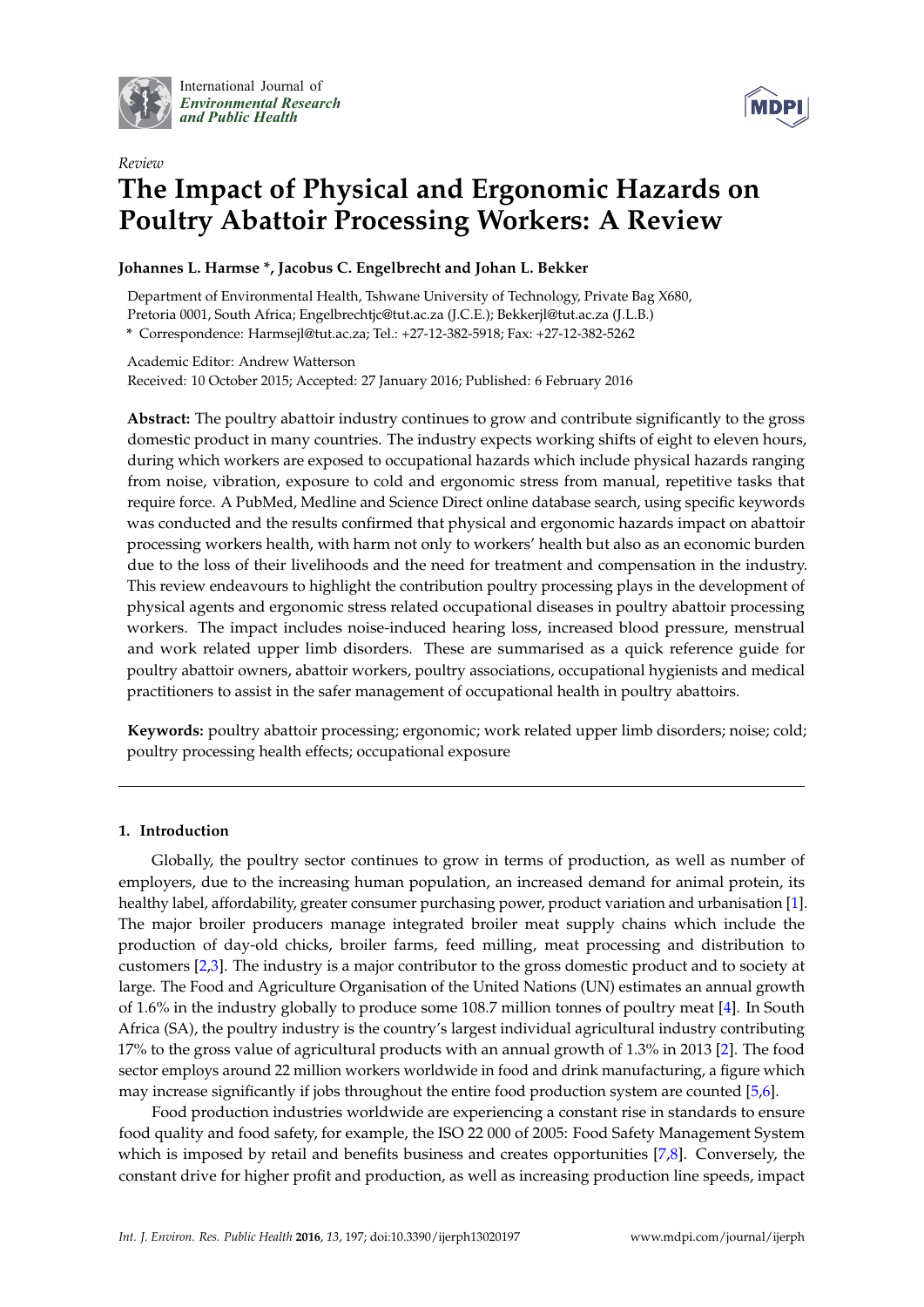negatively on working conditions [\[9](#page-16-8)[,10\]](#page-16-9). United States (U.S.) unions, such as the Food, Agricultural, Hotel, Catering and Allied Workers Union and the National Union of Workers, state that safe food begins with worker safety and health and that unlawful and unethical practices at production facilities are reducing and compromising the quality and safety of food produced [\[11](#page-16-10)[–13\]](#page-16-11).

The objective of this review is to present the extensive role that poultry abattoir processing plays in the development of physical and ergonomic related health impacts on workers' health. In order to achieve the objective, the paper addresses the aspects of poultry meat production, occupational impacts and diseases, applicable legislation and the management of ergonomic and physical risk.

Disease agents, hosts and the work environment is an ecosystem that is in dynamic balance, but when occupational exposure occurs disease agents impact on the health of the host and disturb this balance causing occupational disease [\[14](#page-16-12)[–16\]](#page-17-0). According to the International Labor Organization (ILO), the U.S. Accountability Office and the UN Human Rights Watch (HRW), workers in the poultry abattoir processing industry are exposed to several occupational health hazards namely:

- ' physical agents such as noise, exposure to cold, vibration [\[17–](#page-17-1)[19\]](#page-17-2);
- ' ergonomic hazards including manual and repetitive work such as hanging and cutting, forceful exertion, awkward work positions and fast work pace [\[17](#page-17-1)[–19\]](#page-17-2);
- hazardous chemical substances including dust, cleaning/disinfecting chemicals, value adding products and gases [\[17](#page-17-1)[–19\]](#page-17-2);
- hazardous biological agents such as bacteria, viruses, fungi, endotoxins and ectoparasites [\[17–](#page-17-1)[19\]](#page-17-2).

The HRW reports that poultry processing workers perform one of the most dangerous jobs and the work environment poses risks greater than those faced by workers in many other manufacturing processes and sectors [\[20\]](#page-17-3). In addition to impacting on worker health, exposure may impact on absenteeism, reduce the quality of life of employees and compromise productivity and product quality [\[21\]](#page-17-4). According to the HRW, the poultry industry sets up facilities and introduces practices which create hazards and risks to workers and treat the resulting mayhem as a normal natural part of the production process and not as possible violations of international human rights and many national constitutions. Work practices are often in conflict with UN principles which state that everyone is entitled to the enjoyment of favourable, safe and health conditions at work [\[20,](#page-17-3)[22\]](#page-17-5). Conditions which typically develop include blood pressure and menstrual disorders, noise-induced hearing loss, hypothermia, frostbite and ergonomic effects including work-related upper limb disorders (WRULD), which is a collective term used to describe diseases of the musculature and skeleton such as rotator cuff syndrome, epicondylitis at the elbow, tenosynovitis and nerve entrapments such as carpal tunnel syndrome.

#### *1.1. Legal Control*

The ILO support national frameworks and policies in occupational health and safety management and ILO member countries are required to support their mission, vision, goals and objectives by implementing occupational health management systems on a national level. SA was a member from 1919 until 1966 and then from 1994 to date [\[23–](#page-17-6)[26\]](#page-17-7). International as well as national occupational health legislation places the burden of worker health on the employer and in support of this, legislation such as the Occupational Health and Safety Act of 1995 in SA and the Health and Safety at Work Act of 1974 in the United Kingdom (UK) requires employers to provide a healthy workplace [\[27,](#page-17-8)[28\]](#page-17-9). From literature sourced, no poultry specific occupational health legislation exists and generic occupational health legislation applies. Literature confirms that some of the occupational health aspects, for instance vibration and manual handling, is not legislated in SA, thereby leaving workers at a disadvantage [\[29](#page-17-10)[,30\]](#page-17-11), as reflected in Table [1.](#page-2-0)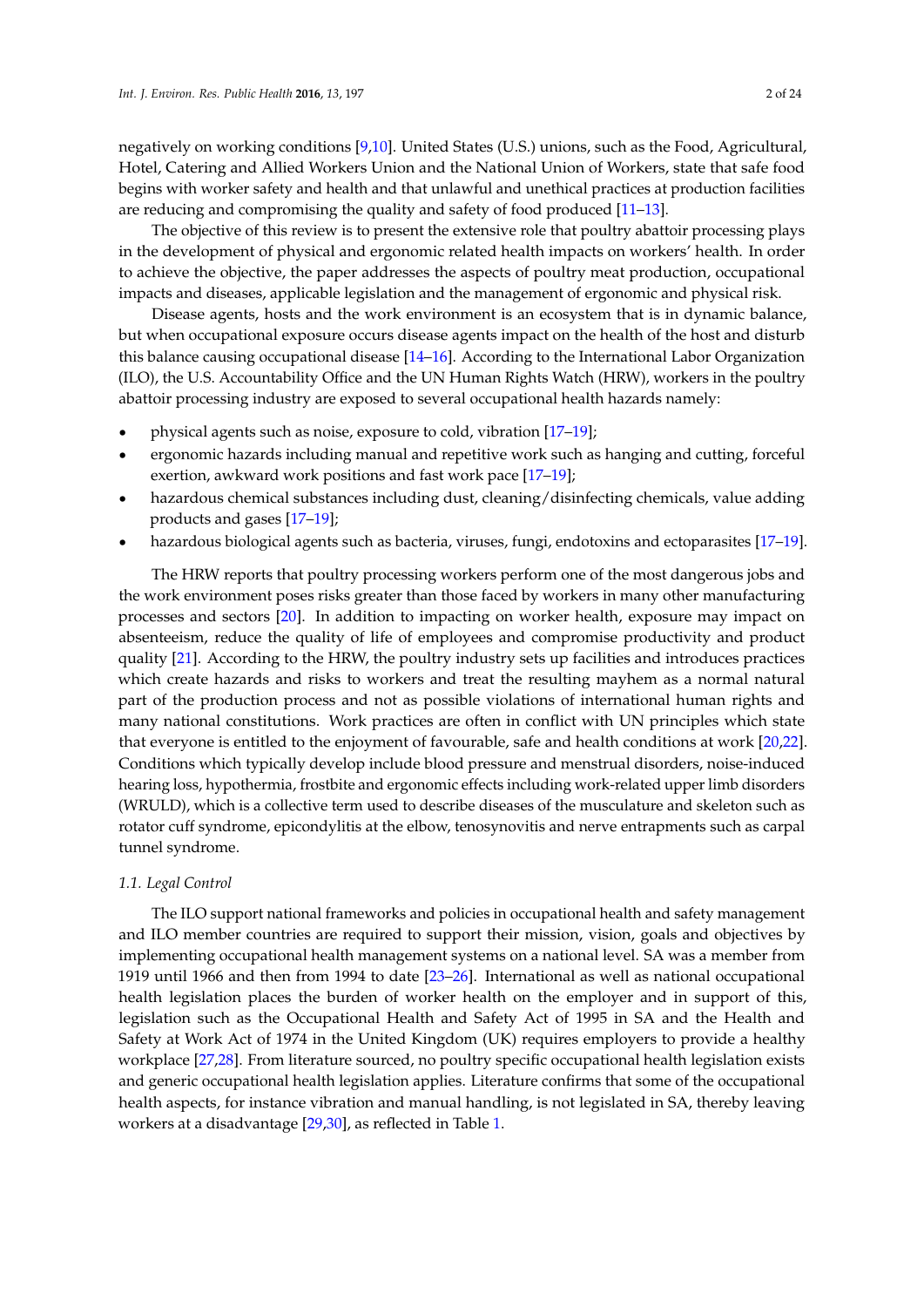| Physical             |                                                            | Legislation/Regulation                                                                                                             |                                                                                                                                                                                                  |           | Compensable<br><b>Disease</b> |        |
|----------------------|------------------------------------------------------------|------------------------------------------------------------------------------------------------------------------------------------|--------------------------------------------------------------------------------------------------------------------------------------------------------------------------------------------------|-----------|-------------------------------|--------|
| Agent                | <b>SA</b>                                                  | U.S.                                                                                                                               | UK                                                                                                                                                                                               | <b>SA</b> |                               | ILO UK |
|                      | Noise-induced hearing loss<br>regulations, 2003            | Occupational noise exposure regulations 1910:95                                                                                    | The control of noise at work regulations, 2005                                                                                                                                                   |           |                               |        |
|                      |                                                            | <b>NOISE OEL</b>                                                                                                                   |                                                                                                                                                                                                  |           |                               |        |
| Noise                |                                                            | Equivalent noise level should be $< 90$ dB(A) for 8                                                                                | Daily or weekly personal noise exposure of 87 dB(A) & a<br>peak Lp $4$ not > 140 dB(C) also sets:                                                                                                |           |                               |        |
|                      | $L_{Ar}8_{hr}1 < 85$ dB(A) <sup>2</sup>                    | h also sets:<br>—Action level: 8 h TWA $3$ of 85 dB(A) or 50%<br>noise dose                                                        | -Lower exposure action value: Daily or weekly<br>exposure of 80 $dB(A)$ & peak Lp 135 $dB(A)$ ;<br>-Upper exposure action values: Daily or weekly<br>exposure of 85 dB(A) & peak Lp of 137 dB(A) |           |                               |        |
|                      |                                                            | Occupational safety and health act, 1970                                                                                           |                                                                                                                                                                                                  |           |                               |        |
|                      | Environmental regulations for<br>workplaces, 1987          | -Occupational safety and health standards<br>1910:999                                                                              | Workplace regulations, 1992                                                                                                                                                                      |           |                               |        |
| Cold                 |                                                            | <b>COLD OEL</b>                                                                                                                    |                                                                                                                                                                                                  |           |                               |        |
|                      | The four hour TWA Dry-bulb<br>temperature index should not | The Wind-Chill Index is used prescribing                                                                                           | Dry-bulb temperature and air velocity used to determine<br>the Wind Chill Factor                                                                                                                 |           |                               |        |
|                      | exceed 6 $\degree$ C                                       | maximum exposure times at certain wind chill<br>temperatures                                                                       | -Several OELs provided                                                                                                                                                                           |           |                               |        |
|                      | Nil                                                        | Occupational noise exposure regulations 1910:95                                                                                    | Control of vibration at work regulations, 2005                                                                                                                                                   |           |                               |        |
| Vibration            |                                                            | <b>VIBRATION OEL</b>                                                                                                               |                                                                                                                                                                                                  |           |                               |        |
|                      | Nil                                                        | ACGIH set an acceleration of $4 \text{ m/s}^2$ for 4–8 h,<br>dropping to $8 \text{ m/s}^2$ for 1-2 h                               | Acceleration as Action limit of $2.5 \text{ m/s}^2$ and an OEL<br>of 5.0 $m/s^2$                                                                                                                 |           |                               |        |
|                      | OHSACT <sup>5</sup> , 1993: General<br>duty clause         | OSHACT <sup>6</sup> , 1970: General duty clause                                                                                    | Manual handling operations regulations, 1992                                                                                                                                                     |           |                               |        |
|                      |                                                            | <b>ERGONOMIC OEL</b>                                                                                                               |                                                                                                                                                                                                  |           |                               |        |
| Ergonomic<br>hazards |                                                            | $ACGIH$ <sup>7</sup> :                                                                                                             |                                                                                                                                                                                                  |           |                               |        |
|                      | Nil General duty clause                                    | -hand activity tab les for hands & wrists<br>based on repetitive-ness & force used<br>-screening & lifting for lower back problems | MAC <sup>8</sup> tool. ART <sup>9</sup> tool                                                                                                                                                     |           |                               |        |

**Table 1.** Legislation available for physical agents and ergonomic occupational hazards and compensation status.

<span id="page-2-0"></span>**<sup>1</sup>** LAr8 hr—8 h noise rating level; **<sup>2</sup>** dB(A)—Decibel in the A scale; **<sup>3</sup>** TWA—Time weighted average; **<sup>4</sup>** Lp—Sound pressure level; **<sup>5</sup>** SA—Occupational Health and Safety Act; **<sup>6</sup>** U.S.—Occupational Safety and Health Act; **<sup>7</sup>** American Conference for Governmental Industrial Hygienists; **<sup>8</sup>** MAC—Manual handling assessment charts tool; **<sup>9</sup>** ART—Assessments of repetitive tasks tool.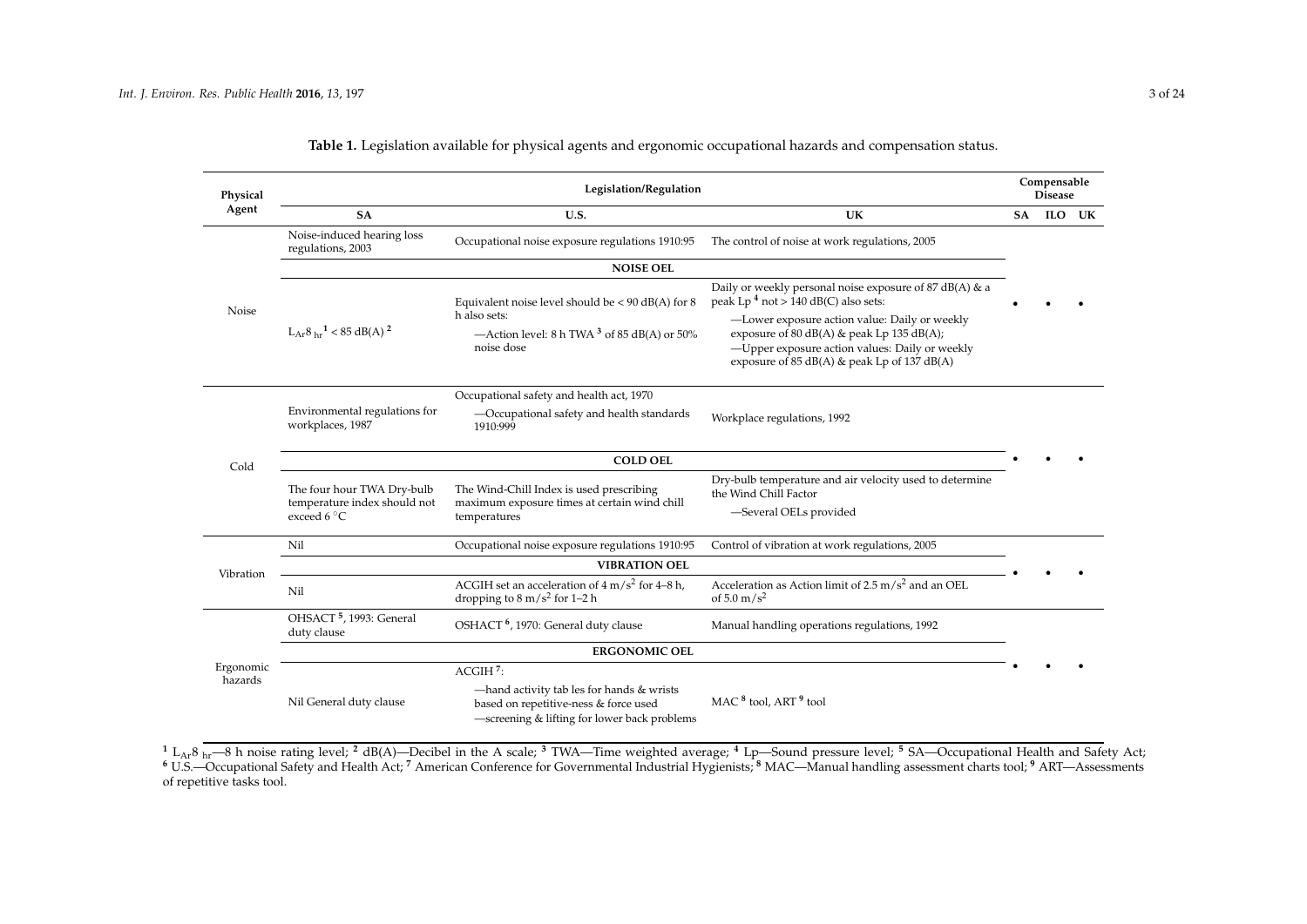Occupational Exposure Limits (OEL) are set to ensure exposure does not affect worker health and are based on the principle that exposure should be as low as is reasonably possible and should assist in preventing occupational disease [\[31\]](#page-17-12).

Table [1](#page-2-0) provides a summary of physical agents and ergonomic occupational hazards in poultry abattoirs, national and international legislation of some countries, if effects are compensable, as well as the applicable OEL [\[16](#page-17-0)[,17](#page-17-1)[,27](#page-17-8)[,28](#page-17-9)[,32](#page-17-13)[–42\]](#page-18-0).

## *1.2. Reporting of Occupational Disease*

All ILO member countries must have systems in place to report and compensate workers. The reporting and compensation of occupational diseases in SA is addressed by the Compensation for Occupational Injuries and Diseases Act of 1993 and in the UK, by the Reporting of Injuries, Diseases and Dangerous Occurrences Regulations of 2013 [\[28](#page-17-9)[,36\]](#page-17-14).

<span id="page-3-0"></span>

| <b>Physical Agents in Poultry Abattoirs</b>                        |                                                                                                                                                      |             |  |
|--------------------------------------------------------------------|------------------------------------------------------------------------------------------------------------------------------------------------------|-------------|--|
| Effect                                                             | <b>Notes</b>                                                                                                                                         | References  |  |
| <b>Noise</b>                                                       |                                                                                                                                                      |             |  |
| 1994: 1997: Temporary or permanent<br>hearing loss                 | Contributing factors: Age, obesity, workplace size,<br>irregular shifts, production line work                                                        | [43, 44]    |  |
| 2008: Noise-induced hearing<br>loss (NIHL)                         | Noise levels $> 80$ dB(A) presented NIHL levels $> 20\%$ .<br>Bilateral hearing damage at 3, 5 and 6 Kilohertz cause<br>NIHL ranging $15-50$ dB $^1$ | [45]        |  |
| 1997: Negative impact on<br>communication                          | Misinterpretation of messages                                                                                                                        | [43]        |  |
| 1983: 1985; 1990: Chronic<br>arterial hypertension                 | Blood pressure increases exponentially with every 5 dB<br>(A) increase in women                                                                      | $[46 - 48]$ |  |
| 1995: Reproduction risks                                           | Affect foetus, low birth weight, reduced gestation period,<br>foetal loss                                                                            | [49, 50]    |  |
| 1995: Menstrual disturbances                                       | In female poultry processors                                                                                                                         | [49]        |  |
| 2008: Lower productivity                                           | Increase in absenteeism due to illnesses at 80 dB(A)                                                                                                 | $[45]$      |  |
| 2008: >12% increase in accidents due<br>to higher noise levels     |                                                                                                                                                      | $[45]$      |  |
| 1984: Accident frequency increased in<br>noise areas               | Lower levels beneficial to productivity, product quality                                                                                             | $[51]$      |  |
| Vibration                                                          |                                                                                                                                                      |             |  |
| 1997: Raynaud's syndrome in poultry<br>abattoir processing workers | Increase finger sensitivity; Syndrome More prevalent in<br>women; Link with cold and repetition                                                      | $\sqrt{52}$ |  |
| Cold                                                               |                                                                                                                                                      |             |  |
| 2012: Cooling of hands                                             | Significant productivity drop<br>Pain, numbness, skin damage                                                                                         | [53]        |  |
| 2004: Back and neck pain                                           | At $2^{\circ}C$                                                                                                                                      | [54]        |  |
| 2011: Hypothermia <sup>2</sup> and death                           | Speech impediment, shiver, confusion<br>Aggravates MSD                                                                                               | [55, 56]    |  |
| 2012: Increase in accidents                                        | Hypothermia                                                                                                                                          | [56]        |  |
| 1996: Frost bite                                                   | Skin burns and damage                                                                                                                                | $[17]$      |  |
| 1985: Dysmenorrhea <sup>3</sup> ,<br>Irregular menstrual cycles    | Link between cold and Dysmenorrhea with respect to<br>age, parity, oral contraceptive use                                                            | 57          |  |
| 1992: Amenorrhea <sup>4</sup>                                      | Prevalent in 12% female poultry workers<br>Absenteeism increase                                                                                      | [58]        |  |

|  |  |  |  |  |  | Table 2. Effects of physical agents on workers. |
|--|--|--|--|--|--|-------------------------------------------------|
|--|--|--|--|--|--|-------------------------------------------------|

**<sup>1</sup>** dB—Decibel: Linear unit for noise measurement; **<sup>2</sup>** Body temperature dropping below 35.7 ˝C; **<sup>3</sup>** Painful menstruation; **<sup>4</sup>** Abnormal absence of menstruation.

The legislation in Table [2](#page-3-0) provides for the controlling of occupational exposure to prevent disease and for the reporting of occupational diseases, including within SA. WRULDs is a collective term for a group of occupational diseases that consist of musculoskeletal disorders (MSD), caused by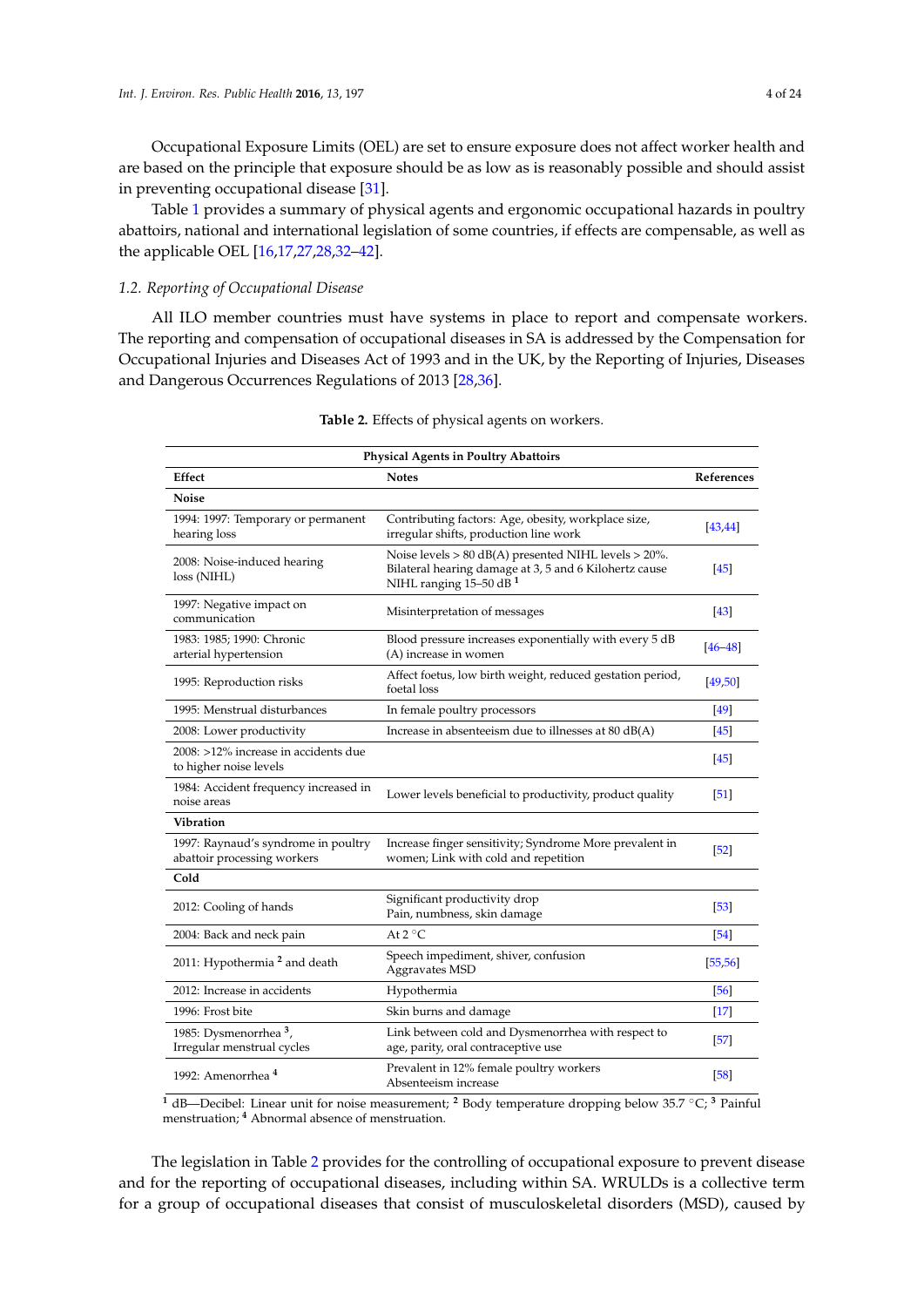exposure in the workplace, affecting the muscles, tendons, nerves, blood vessels, joints and bursae of the hand, wrist, arm and shoulder caused by repetitive movement. These syndromes are associated with symptoms and physical signs including pain, swelling and difficulty in moving. It includes nerve entrapments such as carpal tunnel syndrome (CTS), tenosynovitis, epicondylitis (elbow), tendonitis, bursitis and trigger finger [\[59\]](#page-18-16). Outdated terminology, such as repetitive strain injury (RSI) and cumulative trauma disorder (CTD), are no longer recognised as the term MSD is accepted as encompassing all conditions of the musculature and skeleton, and the collective term WRULDs is preferred [\[60](#page-18-17)[–62\]](#page-18-18).

The basis for compensating workers for WRULD is complex and varies greatly between countries, with conditions not solely attributable to work such as trigger finger, Raynaud's syndrome, myalgia neuropathies and others not included as compensable as solely attributable to work [\[59,](#page-18-16)[63,](#page-18-19)[64\]](#page-18-20).

MSD, including CTS, represents the most common work related health disorder in 27 European Union (EU) countries representing 59% of all recognised diseases during 2005 [\[25\]](#page-17-15). During 2011/2012, MSD represented 40% of all work related cases across all sectors [\[25\]](#page-17-15). With 80% prevalence, MSD, together with work stress and anxiety, tops the list for work related ill health across all sectors. In the UK, MSD accounts for 526,000 out of 1,241,000 cases. The number of new cases of MSD in 2013/2014 was 184,000, up from 141,000 in 2011/2012 [\[65\]](#page-19-0); the total number of working days lost due to MSDs in 2013/2014 was 8.3 million, an average of 15.9 days per case of MSDs across all sectors [\[40\]](#page-17-16). Meat processors are among the more exposed occupations for upper limb disorders from repetitive work [\[66\]](#page-19-1). Concerning the food production sector, the Health and Safety Executive (HSE), in 2004, identified musculoskeletal disorders (MSDs), mainly comprising work-related upper limb disorders (WRULDs) and back injuries, and noise-induced hearing loss (NIHL) as the top UK occupational diseases [\[67\]](#page-19-2). The HSE classifies poultry production as a sector of concern reflecting increasing occupational disease and injury rates [\[68](#page-19-3)[,69\]](#page-19-4).

In the U.S., civic organisations and worker unions claim the injury rate is almost twice as high for workers in poultry processing, at 5.9%, compared to that of workers in the private sector which were at 3.8%. This statement was refuted by United States Poultry and The National Chicken Council [\[70,](#page-19-5)[71\]](#page-19-6).

Compensable cases for poultry workers between 1985 and 1992 increased from 1196 to 1928. Incidence rates per 100 employees per year were highest during 1978, at 3.25, followed by 3.11 in 1990. Forty one percent of the workers compensated have worked less than one year. Strains and sprains accounted for the highest percentage of cases (41%) with the back being the most frequently affected body part (66%) and more than one third (36%) of all cases occurring to the upper extremities. A relationship between workers' compensation costs and lost workdays has been determined [\[72\]](#page-19-7).

The ILO is however of the opinion that under-reporting of compensable occupational diseases often occur, an opinion which is shared by the HSE [\[23,](#page-17-6)[25,](#page-17-15)[73](#page-19-8)[–78\]](#page-19-9). Occupational disease may go unrecognised because:

- ' diagnosing occupational injuries such as broken limbs or cuts is less complicated than diagnosing asthma, allergies or inflammation which develops slowly or away from the workplace and might have multiple causes and linking disease to causation might require specialised skill [\[79](#page-19-10)[,80\]](#page-19-11);
- ' bonuses are often linked to injury and production rates making it contradictive to a healthier workplace [\[81\]](#page-19-12);
- ' company operated clinics are seen by workers as an extension of management and workers claim clinics fail to take injuries seriously by often stating that workers are looking for excuses not to work [\[73,](#page-19-8)[82\]](#page-19-13).

Underreporting of non-fatal occupational health and safety accidents and diseases across all U.S. industry sectors is estimated at 69% [\[83\]](#page-19-14). Companies only report work days lost and workers are often re-assigned to other tasks and the incidence or disease is never reported. Worker interviews by HRW show substantial underreporting of musculoskeletal disorders in ill or injured workers in the U.S. poultry industry; no such statistics exist for SA. To highlight this phenomenon, some worker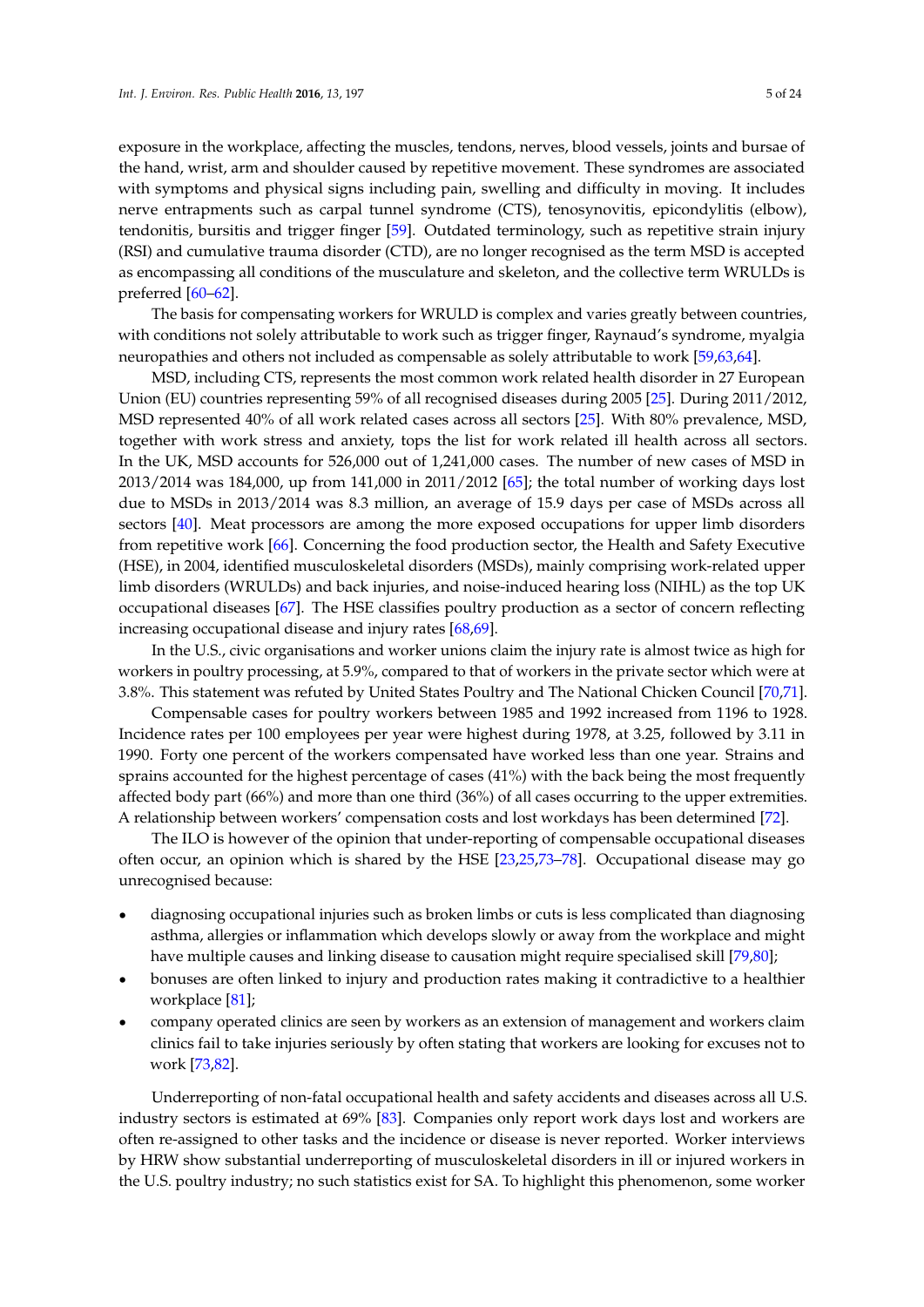comments on reporting are reflected below. HRW recorded that all workers interviewed for this report bore physical signs of a serious injury suffered from working. Their accounts of life in the factories graphically explained those injuries. Automated lines move too fast for worker safety. Repeating thousands of cutting motions during each work shift puts enormous traumatic stress on workers' hands, wrists, arms, shoulders and backs. They receive little training and are often forced to work long overtime hours under threat of dismissal if they refuse [\[20\]](#page-17-3):

- ' "The company hates to report any incidents (incident—an accident or a near-miss event where no injury or illness occurs) that occur at poultry abattoirs to the U.S. Occupational Safety and Health Authority (OHSA)";
- ' "You work like a dog and when you get hurt you are trash";
- ' "If you get hurt they will look for a way to get rid of you before they report it, they find a reason to fire you or put you in the worse job like the cold room, or they change your shift so that you quit. It is better just work with the pain and don't report it";
- ' There is a lot of macho too, guys don't like to admit they got hurt and are in pain, they also don't want to be teased and never report";
- ' "The company just fired people when they got hurt or sick. Most people just shut up. They know there are always new people who wants jobs";
- ' "I work on the cut floor and have immense pain in my neck, shoulder and arm but my supervisor won't move me. Some days I cry the whole time, I use muscle cream but the pain continues. I am still getting hospital bills from a previous work injury".

As found internationally, no poultry industry specific occupational disease statistics are available in SA, but in general there is a very high incidence of noise-induced hearing loss and very low incidence of ergonomically related compensable diseases across all sectors [\[84\]](#page-19-15).

NIOSH, in one study, reported that 57% of all poultry workers suffer from some ergonomic conditions and added that 42% suffer from CTS, with 81% of the tasks with hand activity above the ACGIH action limit [\[85\]](#page-19-16). In the U.S., poultry abattoir processing workers have consistently suffered illness at twice the national average and in 2004, more than 15% of all abattoir workers reported days off work or sought medical care. During 2004 the U.S. poultry industry had the sixth highest injury and illness rate for the year [\[86\]](#page-19-17).

## **2. Methods**

During 2014 we sourced PubMed, Medline and Science Direct for studies up to 2014, in any language relating to ergonomic and physical health impacts on poultry abattoir processing workers using the following terms: ergonomic impacts poultry abattoir processing, physical impacts poultry workers, WRULDs poultry abattoir processing workers, MSD poultry abattoir processing, occupational exposure ergonomic hazards, noise poultry abattoir processing, cold poultry abattoir processing. Studies relating to the impact on poultry abattoir workers health, symptoms and disease were included. Tables reflecting these impacts were created taking into consideration country, year, population and sample size, disease or symptoms, as well as contributing and associated causation factors. The search also included grey literature from institutes, corporations, international and governmental agencies using the following keywords: occupational health legislation, poultry abattoir processing worker health, occupational disease statistics, management occupational hazards and management physical hazards. Examples of the websites are: ILO [\[87\]](#page-19-18), HSE [\[88\]](#page-19-19), DoL [\[89\]](#page-19-20), UN [\[90\]](#page-20-0), SAPA [\[91\]](#page-20-1) and NIOSH [\[92\]](#page-20-2). Although auxiliary activities at poultry processing plants, such as laboratories, engineering workshops, laboratories, water treatment plants, boiler plants and rendering plants and waste disposal, may also have ergonomic and physical hazards that impact on the workers, they were not included in this review.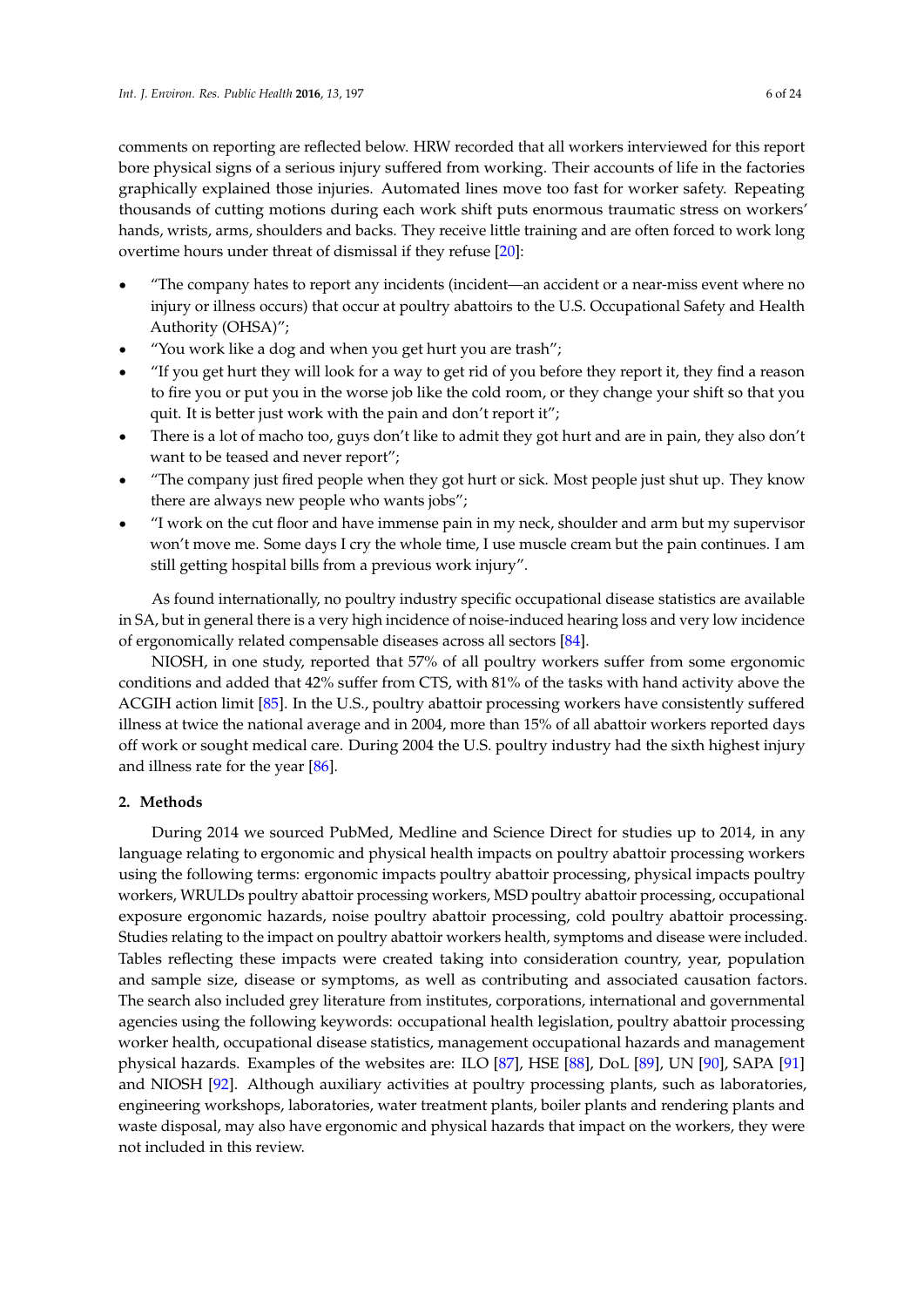#### *Ethical Statement*

It needs to be placed on record that this article forms part of a broader study and has been approved by the Tshwane University of Technology (TUT) Ethics Committee (reference number REC2012/08/005).

# **3. Results**

Literature relating to physical and ergonomic impact on poultry processing were found dating back to the 1970s, which highlights the fact that studies related to physical and ergonomic risks in poultry abattoir processing have been conducted over the decades. We could find no relevant scientific studies specifically to physical and ergonomic impacts on SA poultry abattoir processing workers; however, available studies did focus on immunological and respiratory hazards. Most studies originated from the US and to a much lesser extent from Europe, Asia and South America.

### *3.1. Occupational Hazards from Physical Agents*

Ideally, this review would provide a summary of the latest data on occupational diseases and conditions related exposure to physical agents and ergonomic stressors. Unfortunately, poultry abattoir associated information about these diseases are widespread and fragmented. Nevertheless, Table [2](#page-3-0) provides a summary of the effects of physical agents.

#### *3.2. Occupational Ergonomic Hazards*

In 2011/2012, MSD represented 40% of all cases in the UK [\[93\]](#page-20-3). Approximately 1.2 million UK workers suffered from work related illness, with an overall annual total work-day loss of 28.2 million days and an estimated cost of injuries and ill health amounting to £14.4 billion per year across all sectors [\[65\]](#page-19-0) In Northern Carolina, Department of Labor reports classify the differences between some poultry slaughter actions or tasks due to mechanical and manual operations and the potential to cause ergonomic stress leading to MSD in large and small scale poultry production, as reflected in Table [3](#page-7-0) [\[60](#page-18-17)[,94\]](#page-20-4).

| <b>Table 3.</b> Generic poultry processing phases indicating mechanical and manual actions that may |  |  |  |  |  |
|-----------------------------------------------------------------------------------------------------|--|--|--|--|--|
| contribute to ergonomic stress leading to musculoskeletal disorders.                                |  |  |  |  |  |
|                                                                                                     |  |  |  |  |  |

| <b>Action or Task</b>             | <b>Large Scale-Mechanical Process</b>                            |                     | Small Scale-Mostly Manual                          |                     |  |
|-----------------------------------|------------------------------------------------------------------|---------------------|----------------------------------------------------|---------------------|--|
|                                   | <b>Mechanical Line</b>                                           | Ergonomic<br>Hazard | Manual or Hand<br><b>Operated Line</b>             | Ergonomic<br>Hazard |  |
| Off loading                       | Easy load system                                                 |                     | By hand                                            | Yes                 |  |
| Live shackling                    | Hang birds by hand                                               | Yes                 | Hang birds by hand                                 | Yes                 |  |
| Stunning                          | In line electrical water bath                                    |                     | Dry method held by hand                            | Yes                 |  |
| Bleeding                          | Bleeding follows mechanical<br>neck cutting                      |                     | Manual neck slitting bird<br>placed in bleed cones | Yes                 |  |
| De-feathering                     | In line de-feathering<br>machine & final manual<br>de-feathering | Yes                 | Handheld or small scale<br>de-feathering apparatus | Yes                 |  |
| Head, feet removal                | In-line mechanical head<br>pulling & hock cutting                |                     | Neck cut off with scissors<br>or knife             | Yes                 |  |
| Vent cutting &<br>cloaca removal  | Pneumatic vent drill, knife<br>or scissors                       | Yes                 | Manually                                           | Yes                 |  |
| Abdominal slitting                | In line opening cutter                                           |                     | Knife or scissor                                   | Yes                 |  |
| Evisceration                      | In line evisceration machine                                     |                     | Manual evisceration spoons                         | Yes                 |  |
| Crop $&$<br>oesophagus removal    | In line cropping machine                                         |                     | Manual crop removal<br>(pre-evisceration)          | Yes                 |  |
| Separation of carcass<br>& organs | Per hand or manually                                             | Yes                 | Hand separation                                    | Yes                 |  |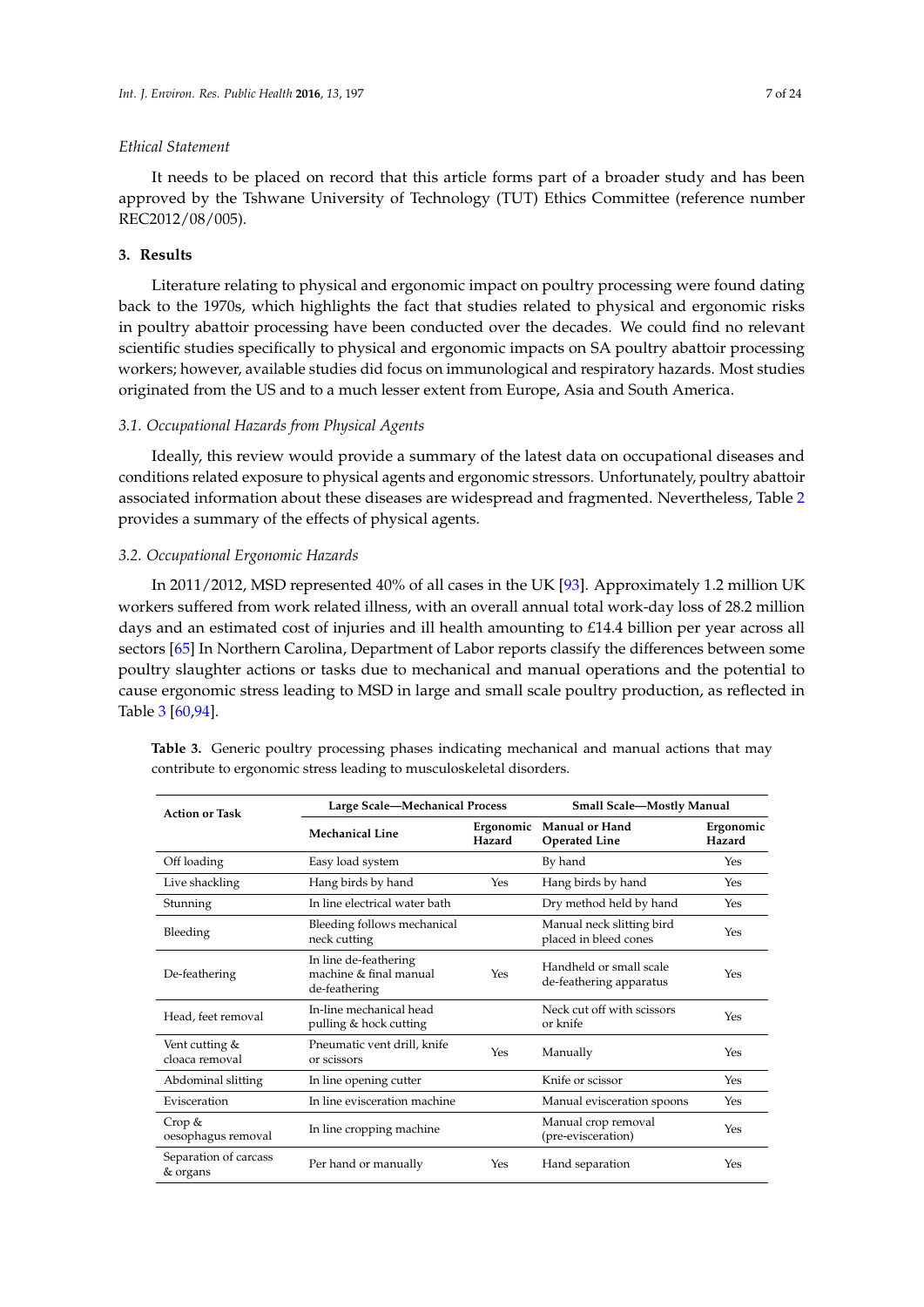<span id="page-7-0"></span>

| <b>Action or Task</b>                               | Large Scale-Mechanical Process                                   |                     | <b>Small Scale-Mostly Manual</b>       |                     |  |
|-----------------------------------------------------|------------------------------------------------------------------|---------------------|----------------------------------------|---------------------|--|
|                                                     | <b>Mechanical Line</b>                                           | Ergonomic<br>Hazard | Manual or Hand<br><b>Operated Line</b> | Ergonomic<br>Hazard |  |
| Carcass rehang                                      | Per hand                                                         | Yes                 | Per hand                               | Yes                 |  |
| Red & dirty<br>offal separation                     | Automatic separators                                             |                     | Hand separation                        | Yes                 |  |
| Giblet harvesting<br>separating gizzard<br>from gut | Automatic separation of<br>intestines & gizzard<br>Clean gizzard | Yes                 | Hand separation and<br>manual cleaning | Yes                 |  |
| Neck pulling                                        | In line neck puller                                              |                     | Knife or scissor cut                   | Yes                 |  |
| Final inspection; Debris<br>removal from carcass    | In line vacuum machine                                           |                     | Hand held vacuum<br>machine/tube       | Yes                 |  |
| Final washing                                       | Automatic inside<br>outside washer                               |                     | Hand wash by spray                     | Yes                 |  |
| Chilling                                            | Spin/air chillers                                                |                     | Commercial type<br>freezers-lifting    | Yes                 |  |
| Portioning                                          | In line cutting machine                                          |                     | Manual cutting                         | Yes                 |  |
| Packing                                             | Automatic weighing &<br>hand sorting                             | Yes                 | Packing and sorting by hand            | Yes                 |  |
| Individual quick freeze                             | Gyro freezer                                                     |                     | Freezer or blast<br>freezer-lifting    | Yes                 |  |

|  | Table 3. Cont. |
|--|----------------|
|--|----------------|

Ergonomic conditions developed due to disorders of the muscles, nerves, tendons, joints, cartilage, supporting structures of the upper and lower limbs, neck and lower back which are caused, precipitated or exacerbated by sudden exertion or prolonged exposure to physical factors such as repetition, force, vibration, or awkward posture and disorders are classified in terms of these causes [\[33](#page-17-17)[,95,](#page-20-5)[96\]](#page-20-6). Table [4](#page-7-1) indicates typical MSDs and whether the origin of the condition relates to the muscles, nerve or tendons as well as the effects that occur in poultry abattoir processing workers [\[17](#page-17-1)[,96–](#page-20-6)[102\]](#page-20-7).

<span id="page-7-1"></span>

| <b>Major Effects</b>                | Disorder Type | Description                                                                                          |
|-------------------------------------|---------------|------------------------------------------------------------------------------------------------------|
| Myalgia                             | Muscle        | Muscle pain                                                                                          |
| Chronic myofascial<br>pain syndrome | Muscle        | Chronic muscle pain                                                                                  |
| Tendinitis                          | Tendon        | Inflammation of a tendon for instance in elbow<br>associated with repetitive tasks                   |
| Rotator cuff injuries               | Tendon        | Tendon inflammation in the shoulder                                                                  |
| Epicondylitis<br>(tennis elbow)     | Tendon        | Irritation of tendons attaching epicondyle due to forceful<br>wrist movements                        |
| Tendosynovitis                      | Tendon        | Inflammation of a tendon and its synovial sheath for<br>instance in wrist, hands or fingers          |
| Carpal tunnel syndrome              | Nerve         | Swelling or entrapment of the median nerve in the wrist                                              |
| Hand arm<br>vibration syndrome      | Vessel        | Blood vessel and nerve damage in hands and wrists;<br>Compression of the median nerve of the forearm |
| Raynaud syndrome                    | Vessel        | Insufficient blood supply characterised by blanching<br>effect, loss of sensation and movement       |

**Table 4.** Musculoskeletal disorders from repetitive and manual tasks.

Table [5](#page-12-0) provides a non-exhaustive list of ergonomic and physical hazard related effects and disease relating to poultry abattoir workers, which includes information on country, study design and findings.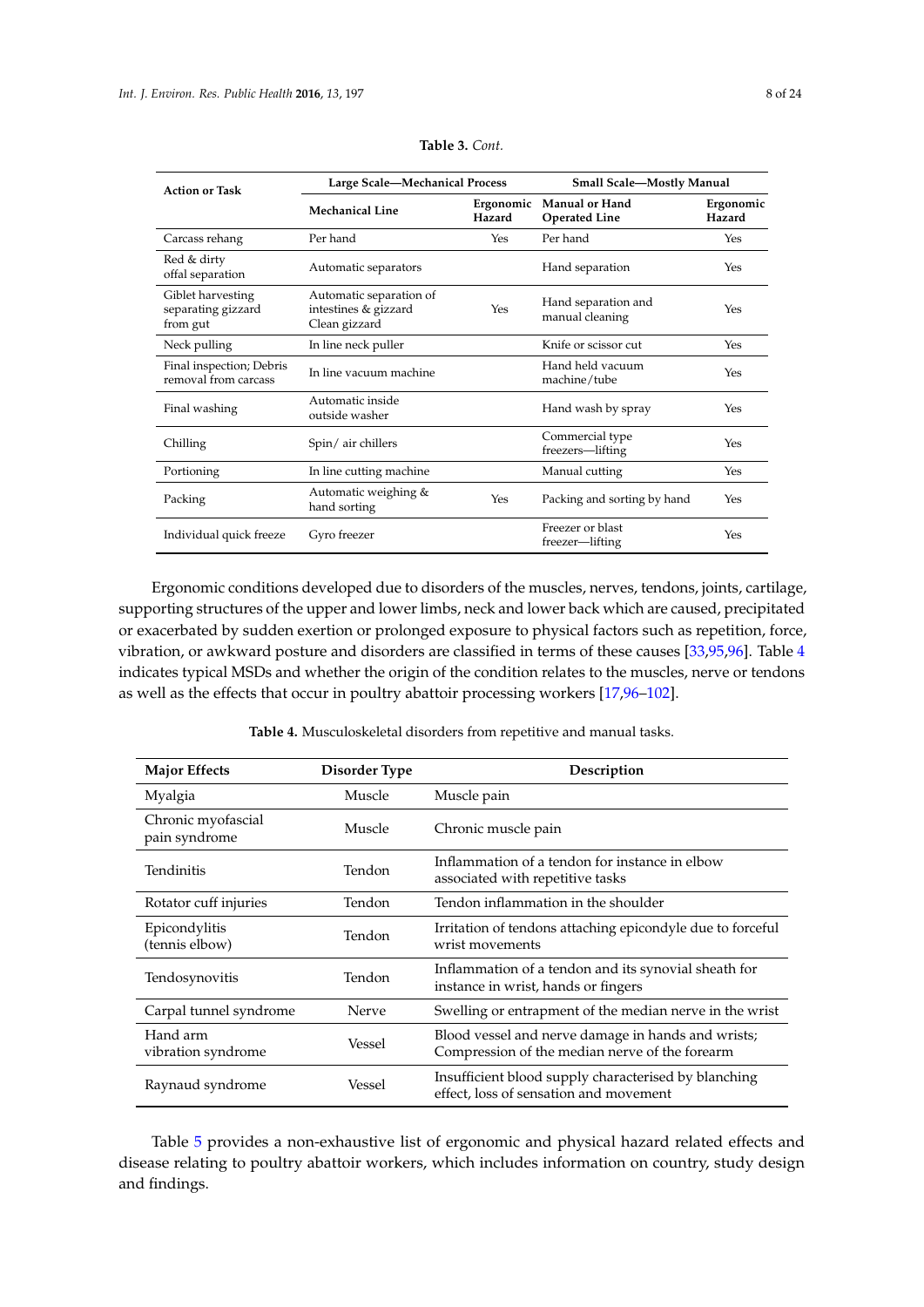| <b>Research Study</b>                                          | <b>Main Findings</b>                                                                                                                                                                                                                                                                                                                                                                                                     | <b>Research Information</b>                                                                                                                                                                                                                                                                                                                                                                                                                                                                                                                                                                                         | Reference                   |
|----------------------------------------------------------------|--------------------------------------------------------------------------------------------------------------------------------------------------------------------------------------------------------------------------------------------------------------------------------------------------------------------------------------------------------------------------------------------------------------------------|---------------------------------------------------------------------------------------------------------------------------------------------------------------------------------------------------------------------------------------------------------------------------------------------------------------------------------------------------------------------------------------------------------------------------------------------------------------------------------------------------------------------------------------------------------------------------------------------------------------------|-----------------------------|
| Musculoskeletal disorders (MSD)                                |                                                                                                                                                                                                                                                                                                                                                                                                                          |                                                                                                                                                                                                                                                                                                                                                                                                                                                                                                                                                                                                                     |                             |
| Taiwan: General cleaning workers                               | Cleaning workers at risk of: Musculoskeletal discomfort,<br>pain reported by 90% cleaners in:<br>Hand, wrist 42%; Shoulders 41%<br>Low back 38%; Elbows 33%                                                                                                                                                                                                                                                              | Workers in awkward positions<br>Associated contributing psychosocial factors:<br>Time pressure/Speed of work<br>Production targets                                                                                                                                                                                                                                                                                                                                                                                                                                                                                  | Chang, 2012 [103]           |
| Canada: Female workers                                         | MDS in women<br>MSD may lead to accidents, efficiency decrease                                                                                                                                                                                                                                                                                                                                                           | Contributory factors:<br>Poor tool design/Tool use/Force exertion                                                                                                                                                                                                                                                                                                                                                                                                                                                                                                                                                   | Messing, 1997 [104]         |
| U.S.: 13 Female poultry processors                             | Mechanical deboning:<br>Muscular activity significantly higher during: Repetition,<br>Extreme wrist postures, Peak acceleration<br>Moderately reduced some peak forces<br>Manual cut:<br>Extreme wrist postures—more frequent in cutting                                                                                                                                                                                 | Contributing factors:<br>Force requirements<br>Work postures<br>Repetitive movements<br>Increase muscle activity during cutting the most strenuous<br>part of manual deboning: Different muscle groups used                                                                                                                                                                                                                                                                                                                                                                                                         | Juul-Kristensen, 2002 [105] |
| U.S.: 200 Poultry abattoir processing<br>workers <35 years old | MSD prevalence                                                                                                                                                                                                                                                                                                                                                                                                           | Female workers show higher risks than male workers<br>Worker age < 35 years<br>No significant absenteeism & no medical care sought                                                                                                                                                                                                                                                                                                                                                                                                                                                                                  | Quandt, 2006 [106]          |
| U.S.: 319 Female poultry abattoir<br>processing workers        | Three fifths reported musculoskeletal symptoms<br>Greater job demands shows a greater MSD prevalence &<br>depressive symptoms<br>Lower skill variety & lower job control shows a greater<br>MSD & depressive symptoms prevalence                                                                                                                                                                                         | Job demands included: Heavy load, awkward posture,<br>greater psychological demands<br>Greater support & with management (supervisor's<br>authority & safety climate) fewer depressive symptoms                                                                                                                                                                                                                                                                                                                                                                                                                     | Arcury, 2014 [107]          |
| U.S.: Poultry abattoir<br>processing workers                   | 57% diagnosed with at least one MSD or symptom<br>39% reported hand symptoms<br>Prevalence:<br>Hand/wrist tendonitis 8%<br>Trigger finger 4%<br>Ganglion cysts 3%<br>Traumatic Injuries:<br>Nerve damage in hands<br>72% showed abnormal results with the presence of median<br>mono neuropathy in hands in 79%<br>Damage degree: Mild 25%; Moderate 60%; Severe 15%<br>2009-2012 Incidence higher than the U.S. average | Killing 90 birds per minute; 160,000 per day<br>Forceful repetitive work with knife use<br>50% participants were obese—BMI $1 > 30$<br>58% workers indicated the use of cutting tools 47% worked<br>overtime on weekly basis<br>41% of the non-overtime workers did job rotation-lower<br>prevalence<br>43% visited plant medical clinic reporting symptoms of:<br>Pain; Burning; Tingling; Symptoms of numbness in hands<br>& wrists<br>41% of workers worked at levels above the ACGIH TLV for<br>hand activity & force<br>At baseline study 36% and at follow up 32% were<br>performing tasks above the ACGIH TL | Musolin, 2014 [85]          |

**Table 5.** A non-exhaustive summary of ergonomic effects, conditions and disease relating to poultry processing.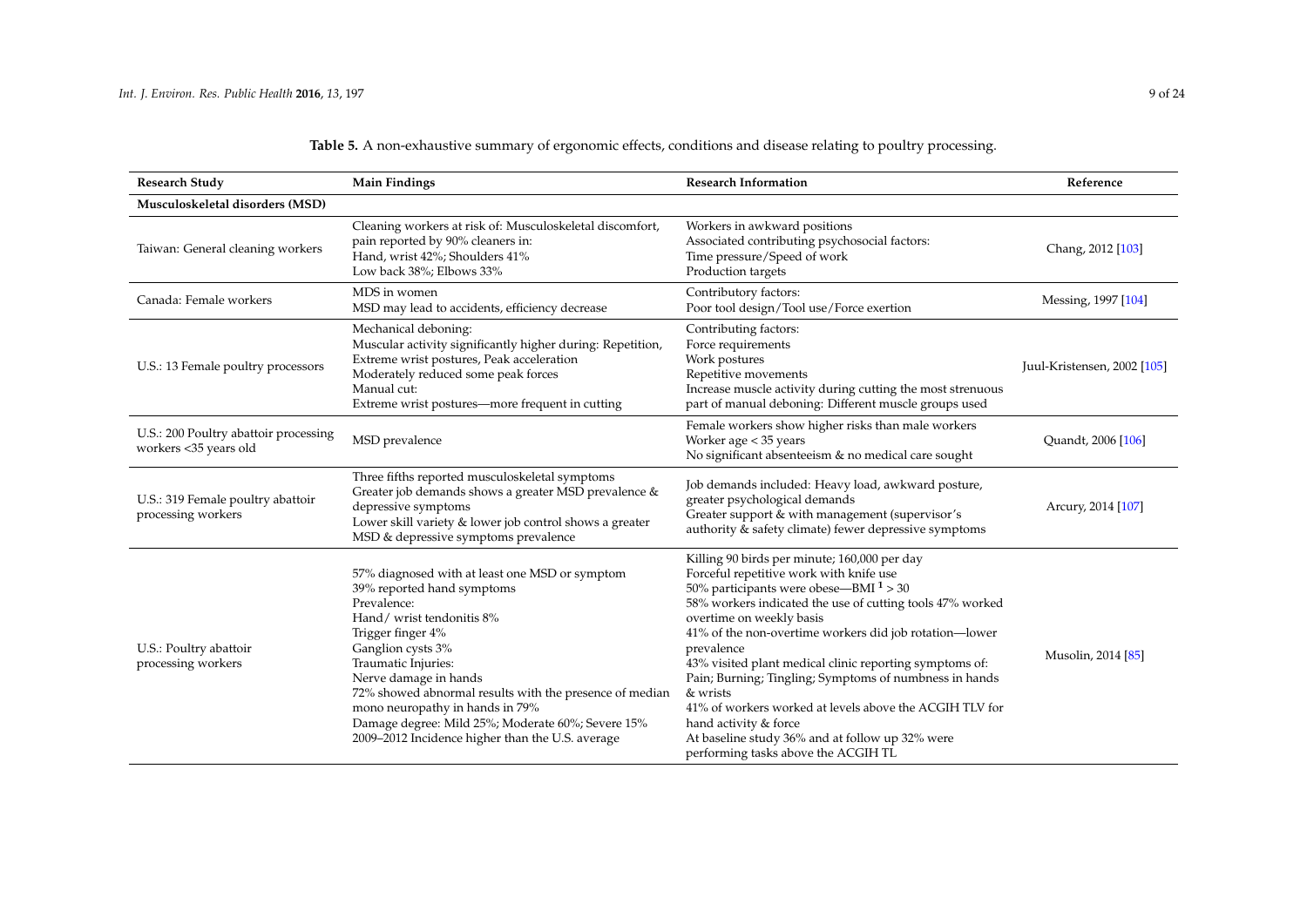| <b>Research Study</b>                                                                          | <b>Main Findings</b>                                                                                                                                                                                                                                                                                                                                                                                                | <b>Research Information</b>                                                                                                                                                                                                                                                                                                | Reference               |
|------------------------------------------------------------------------------------------------|---------------------------------------------------------------------------------------------------------------------------------------------------------------------------------------------------------------------------------------------------------------------------------------------------------------------------------------------------------------------------------------------------------------------|----------------------------------------------------------------------------------------------------------------------------------------------------------------------------------------------------------------------------------------------------------------------------------------------------------------------------|-------------------------|
| Musculoskeletal disorders (MSD)                                                                |                                                                                                                                                                                                                                                                                                                                                                                                                     |                                                                                                                                                                                                                                                                                                                            |                         |
| Denmark: 3123 workers across 19<br>industries & poultry abattoirs                              | Prevalence of:<br>Hand wrist pain; Tendinitis; Extensor tendinitis                                                                                                                                                                                                                                                                                                                                                  | Contributing factors:<br>Repetitive work<br>Force                                                                                                                                                                                                                                                                          | Thomsen, 2007 [108]     |
| U.S.: 291 poultry processing females                                                           | MSD symptom differences observed between poultry<br>processing women & controls<br>Upper extremity and neck symptoms 2.4 times higher                                                                                                                                                                                                                                                                               | Contributing factors:<br>Rapid line speed/Repetitive work<br>Potential magnitude of upper extremity morbidity among<br>women in poultry                                                                                                                                                                                    | Lipscomb, 2007 [109]    |
| U.S.: 291 Female poultry workers                                                               | Early MSD onset<br>Continued exposure cause rapid onset among women                                                                                                                                                                                                                                                                                                                                                 | Highly repetitive work<br>Psychosocial variables included:<br>Work organisation factors, Prevalence of other medical<br>conditions, Depressive symptoms, Children at home, Hand<br>intensive home activities, Age, Obesity, Job insecurity<br>Complex relationships exists between physical work &<br>psychosocial factors | Lipscomb, 2008 [110]    |
| New Zealand: 237 workers, union,<br>safety personnel management at<br>28 meat processing sites | Knife dullness cause increase use of force<br>Greater risk of MSD of the neck & upper limbs                                                                                                                                                                                                                                                                                                                         | Table height, knife handle guarding & use of gloves play a<br>role during cutting<br>Highest incidence of MSD in meat processing & poultry<br>processing accounting for over 50% of compensation costs<br>for the sector                                                                                                   | Tappin, 2008 [111]      |
| Portugal: 50 meat packers                                                                      | MSD diagnosed in 42%<br>88% of workers had two or more conditions<br>Higher female prevalence 39% vs. 12% in males<br>MSD disease/syndrome incidence:<br>CTS(9)<br>Osteoarthritis in fingers (5)<br>Lateral epicondylitis (4)<br>de Quervains disease (2)<br>Guyon canal syndrome (2)<br>Radial tendinitis (1)<br>Tendoperiostitis of great palmar nerve (1)<br>Tendosynovitis—distal in upper extremity joints (1) | Vibration from hand tools<br>Repetitive work<br>Precision movements<br>Nine workers contributed to 446 days off work for the year                                                                                                                                                                                          | Sarranheira, 2008 [112] |
| Brazil: 290 poultry abattoir<br>processing workers                                             | 67% suffered discomfort, pain in:<br>Shoulders 63%; Neck 43%; Spine 36%; Forearms 31%; Arms<br>29%; Wrists 26%; Hands 26%                                                                                                                                                                                                                                                                                           | 88% engaged in repetitive tasks<br>61% used hand tools<br>54% workers experienced cold                                                                                                                                                                                                                                     | Tirloni, 2012 [113]     |
| Brazil: 6000 poultry abattoir<br>processing workers                                            | MSD prevalence                                                                                                                                                                                                                                                                                                                                                                                                      | Associated with:<br>Repetitive tasks/Cold exposure/Production increase/pace                                                                                                                                                                                                                                                | Buzanello, 2012 [56]    |
| U.S.: 403 Poultry abattoir<br>processing workers                                               | More than 35% workers reported:<br>Workers suffered from back, wrist & hand symptoms<br>lasting more than 1 day<br>Greater pain occurrence in overtime workers                                                                                                                                                                                                                                                      | Contributing factors:<br>Rapid work pace, repetitive motions<br>Poultry workers reported more wrist & elbow symptoms<br>More symptom prevalent in overtime workers                                                                                                                                                         | Schulz, 2012 [114]      |

# **Table 5.** *Cont.*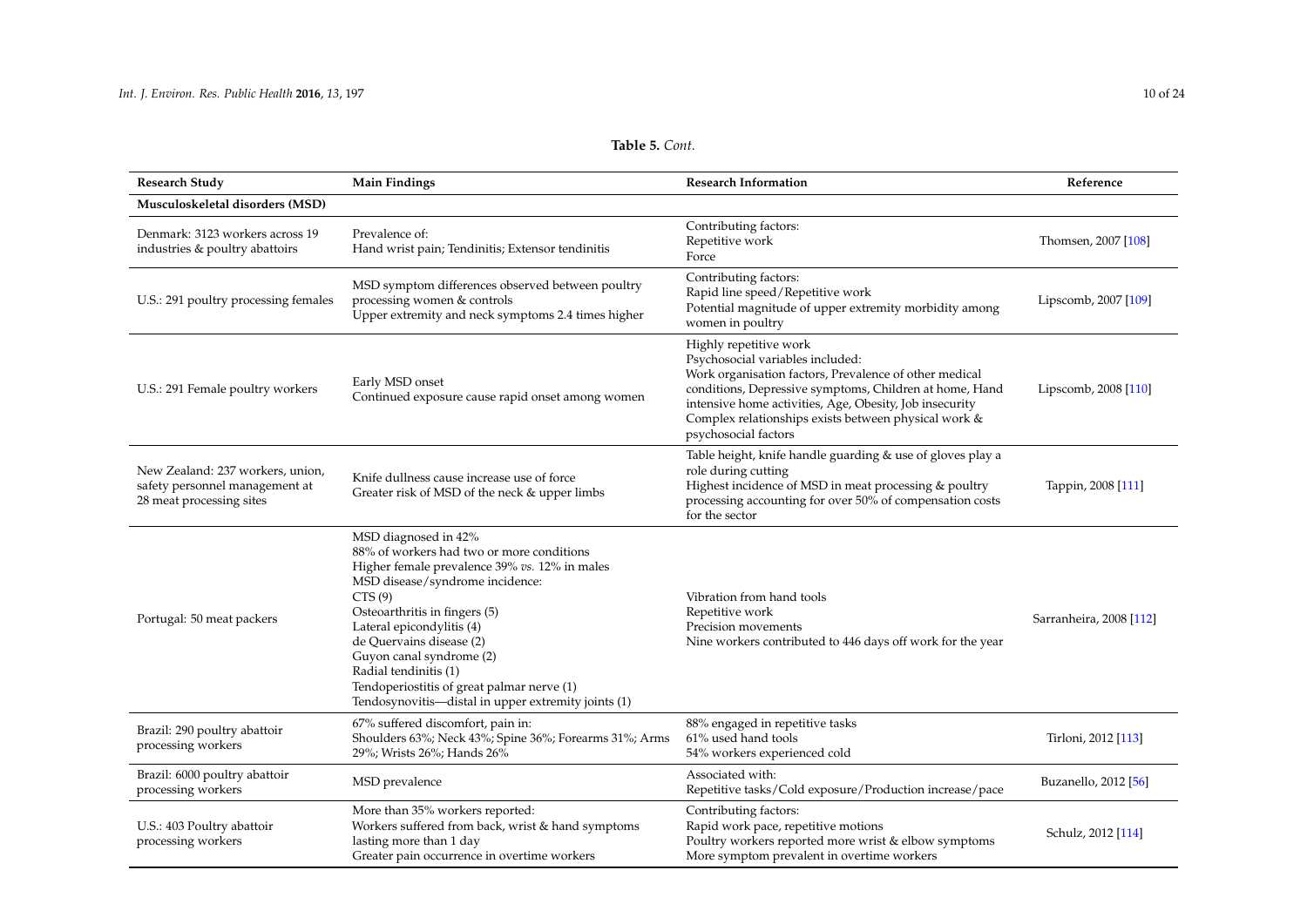| <b>Research Study</b>                                   | <b>Main Findings</b>                                                                                                                      | <b>Research Information</b>                                                                                                                                                                                                                              | Reference                 |
|---------------------------------------------------------|-------------------------------------------------------------------------------------------------------------------------------------------|----------------------------------------------------------------------------------------------------------------------------------------------------------------------------------------------------------------------------------------------------------|---------------------------|
| Back and arm discomfort/pain                            |                                                                                                                                           |                                                                                                                                                                                                                                                          |                           |
| U.S.: 699 poultry workers                               | Back & arm discomfort and pain                                                                                                            | Women were more susceptible                                                                                                                                                                                                                              | Stuart-Buttle, 1994 [115] |
| U.S.: 516 poultry workers                               | Low back pain in 17% ( $n = 89$ )                                                                                                         | May negatively impact long-term                                                                                                                                                                                                                          | Rosenbaum, 2013 [116]     |
| U.S.: 518 poultry abattoir<br>processing workers        | Back pain                                                                                                                                 | Management commitment, awkward posture; repeated<br>movements predicted. Low job control, high psychological<br>demands elevated among poultry abattoir<br>processing workers                                                                            | Grzywacz, 2012 [117]      |
| Epicondylitis                                           |                                                                                                                                           |                                                                                                                                                                                                                                                          |                           |
| U.S.: 518 poultry abattoir<br>processing workers        | Epicondylitis                                                                                                                             | Awkward posture; repeated movements predicted<br>Low job control, high psychological demands elevated<br>among poultry abattoir processing workers<br>Workers exposed to work organisation hazards that<br>contribute to occupational health disparities | Grzywacz, 2012 [117]      |
| U.S.: 516 poultry abattoir<br>processing workers        | Epicondylitis in 6%                                                                                                                       | Increased prevalence after age 40<br>May negatively impact long-term exposure                                                                                                                                                                            | Rosenbaum, 2013 [116]     |
| U.S.: 234 Female poultry abattoir<br>processing workers | Epicondylitis prevalence                                                                                                                  | Awkward posture and decision latitude were associated<br>with epicondylitis<br>Work organization factors may affect workers health                                                                                                                       | Arcury, 2014 [118]        |
| Rotator cuff syndrome                                   |                                                                                                                                           |                                                                                                                                                                                                                                                          |                           |
| U.S.: 518 poultry abattoir<br>processing workers        | Management commitment, awkward posture; repeated<br>movements predicted<br>Rotator cuff syndrome                                          | Low job control, high psychological demands elevated<br>among poultry abattoir processing workers<br>Workers exposed to work organisation hazards that<br>contribute to occupational health disparities                                                  | Grzywacz, 2012 [117]      |
| U.S.: 516 poultry abattoir<br>processing workers        | Rotator cuff syndrome $15\%$ ( $n = 76$ )                                                                                                 | Increased prevalence after age 40<br>May negatively impact long-term                                                                                                                                                                                     | Rosenbaum, 2013 [116]     |
| U.S.: 234 Female poultry abattoir<br>processing workers | Rotator cuff syndrome                                                                                                                     | Rotator cuff syndrome associated with awkward posture,<br>psychological demand<br>Work organisation factors affect health                                                                                                                                | Arcury, 2014 [118]        |
| Impingement syndrome                                    |                                                                                                                                           |                                                                                                                                                                                                                                                          |                           |
| Denmark: Poultry workers<br>employed 1986-1993          | Impingement syndrome (IS) prevalent<br>Physical examination revealed signs of subacromial<br>imping om out in the corresponding should or | Contributing factors contributing:<br>Repetition; Force; Complicated movements; Shoulder<br>intensive work; is diagnosed if symptoms were present for                                                                                                    | Frost, 1999 [119]         |

3 months with subacromial impingement signs

impingement in the corresponding shoulder

# **Table 5.** *Cont.*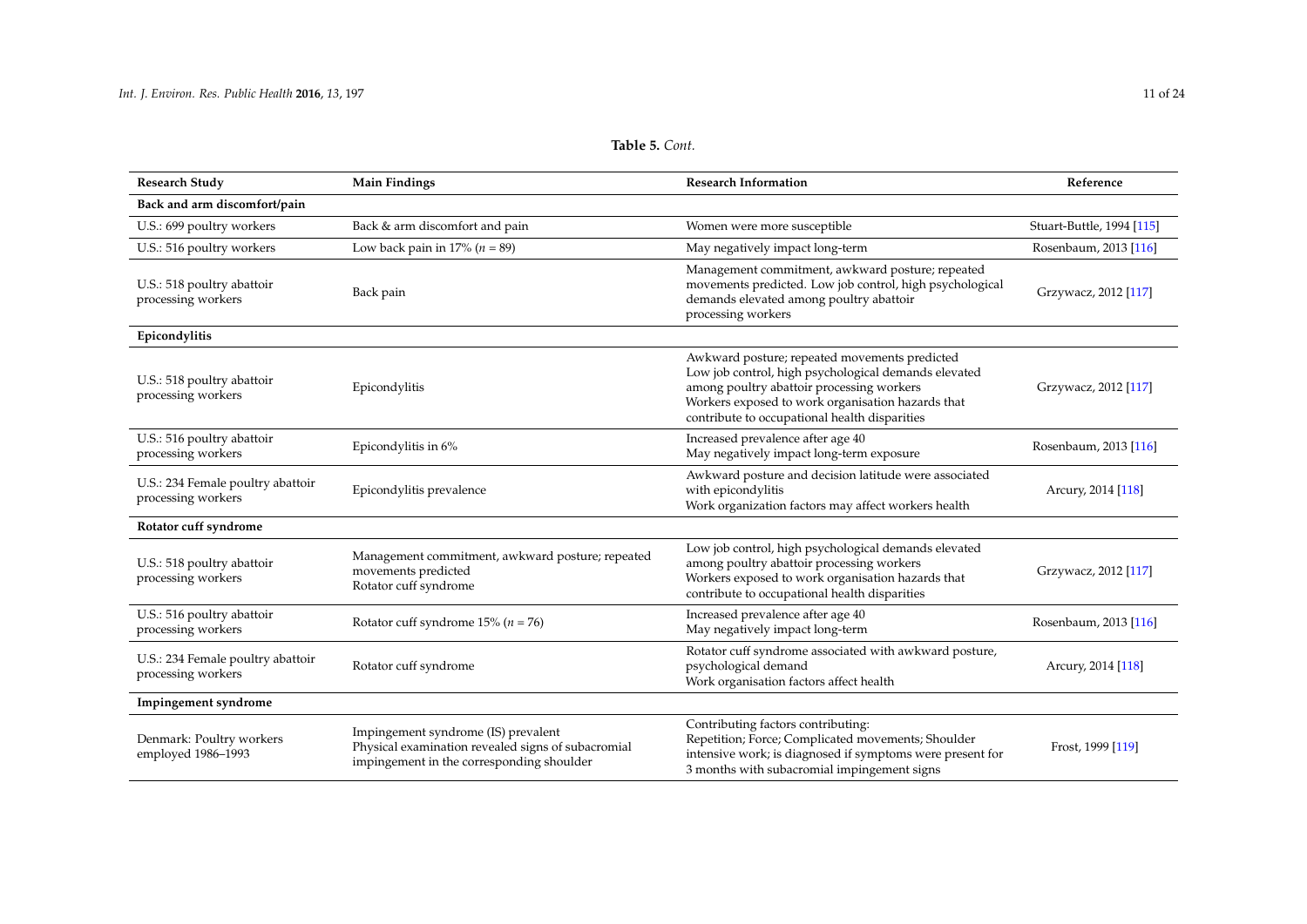| <b>Research Study</b>                                  | <b>Main Findings</b>                                                                                                                                                                                 | <b>Research Information</b>                                                                                                                                                                                                                       | Reference          |
|--------------------------------------------------------|------------------------------------------------------------------------------------------------------------------------------------------------------------------------------------------------------|---------------------------------------------------------------------------------------------------------------------------------------------------------------------------------------------------------------------------------------------------|--------------------|
| Carpal Tunnel Syndrome                                 |                                                                                                                                                                                                      |                                                                                                                                                                                                                                                   |                    |
| Taiwan: 207 meat packers                               | CTS prevalence:<br>Workers performing repetitive tasks 41%<br>Workers exposed to cold & performing repetitive tasks 37%                                                                              | Contributing factors:<br>Force exertion<br>Repetitive wrist movements<br>Cold exposure                                                                                                                                                            | Chiang, 1990 [120] |
| U.S.: 30 male poultry abattoir<br>processing workers   | CTS from use of tools in deviated, angular wrist positions<br>Pinch strength decrease                                                                                                                | Strength degradation ranged from 14% to 43%<br>Effect on maximum voluntary pinch strength:<br>Least effect on: Natural deviation, radial deviation<br>(smallest effect),<br>Greatest effect on: Ulnar deviation, dorsiflexion &<br>palmar flexion | Imrhan, 1991 [121] |
| U.S.: 157 poultry processors                           | 50% workers had 3 or more of 22 conditions<br>The average worker had 5 to 6 abnormal findings<br>Major conditions/symptoms:<br>Impaired pinch, decreased finger sensitivity, Hand/finger<br>numbness | Contributing factors:<br>Vibration and repetitive tasks                                                                                                                                                                                           | Young, 1995 [122]  |
| U.S.: 1591 Poultry abattoir<br>processing workers      | CTS prevalence:<br>Deboning tasks dominant hand statistical significance:<br>Reference group 2%<br>Non-deboning abattoir workers 5%<br>Deboning processing workers 8%                                | Associated with:<br>Repetitive deboning tasks High-force and high-velocity<br>manual work                                                                                                                                                         | Frost, 1998 [123]  |
| India: Review CTS in food workers<br>including poultry | CTS prevalence significant in:<br>Abattoirs; Poultry processing; Meat processing; Frozen food<br>workers; Packaging industry                                                                         | Contributing factors:<br>Prolonged repetitive hand intensive activities; Forceful<br>exertions; Awkward or static postures; Vibration; Cold;<br>Localised mechanical stress                                                                       | Jagga, 2011 [124]  |
| Taiwan: General cleaning workers<br>(non-poultry)      | Wrists at extreme angles of ulnar and radial deviation<br>increased risk of CTS development                                                                                                          | Associated psychosocial factors:<br>Time pressure; Pace of work; Production targets                                                                                                                                                               | Chiang, 2012 [103] |
| $TTC \cdot \Delta 07 + $                               | CTS prevalence 8.7% higher in poultry processing                                                                                                                                                     |                                                                                                                                                                                                                                                   |                    |

# **Table 5.** *Cont.*

| processing workers                                     | Reference group 2%<br>Non-deboning abattoir workers 5%<br>Deboning processing workers 8%                                                                                           | Repetitive deboning tasks High-force and high-velocity<br>manual work                                                                                                                                                                                                                         | Frost, 1998 [123]      |
|--------------------------------------------------------|------------------------------------------------------------------------------------------------------------------------------------------------------------------------------------|-----------------------------------------------------------------------------------------------------------------------------------------------------------------------------------------------------------------------------------------------------------------------------------------------|------------------------|
| India: Review CTS in food workers<br>including poultry | CTS prevalence significant in:<br>Abattoirs; Poultry processing; Meat processing; Frozen food<br>workers; Packaging industry                                                       | Contributing factors:<br>Prolonged repetitive hand intensive activities; Forceful<br>exertions; Awkward or static postures; Vibration; Cold;<br>Localised mechanical stress                                                                                                                   | Jagga, 2011 [124]      |
| Taiwan: General cleaning workers<br>(non-poultry)      | Wrists at extreme angles of ulnar and radial deviation<br>increased risk of CTS development                                                                                        | Associated psychosocial factors:<br>Time pressure; Pace of work; Production targets                                                                                                                                                                                                           | Chiang, 2012 [103]     |
| U.S.: 287 poultry abattoir<br>processing workers       | CTS prevalence 8.7% higher in poultry processing<br>Lower CTS trends in:<br>Packing, sanitation & chilling workers                                                                 | Repetitive & strenuous hand movement                                                                                                                                                                                                                                                          | Cartwright, 2012 [125] |
| U.S.: 318 Poultry abattoir<br>processing workers       | 42% workers met the CTS criteria<br>CTS prevalence 10%<br>47% females; 28% males<br>Degree of CTS:<br>Mild 20%; Moderate 60%; Severe at 21%<br>15% or workers reported absenteeism | 50% participants were obese—BMI > 30<br>The mean age of CTS sufferers was 42 years 58% workers<br>indicated the use of cutting tools<br>47% worked overtime on weekly basis<br>41% work at levels above ACGIH TLV for hand<br>activity & force<br>41% did job rotation (non-overtime workers) | Musolin, 2014 [85]     |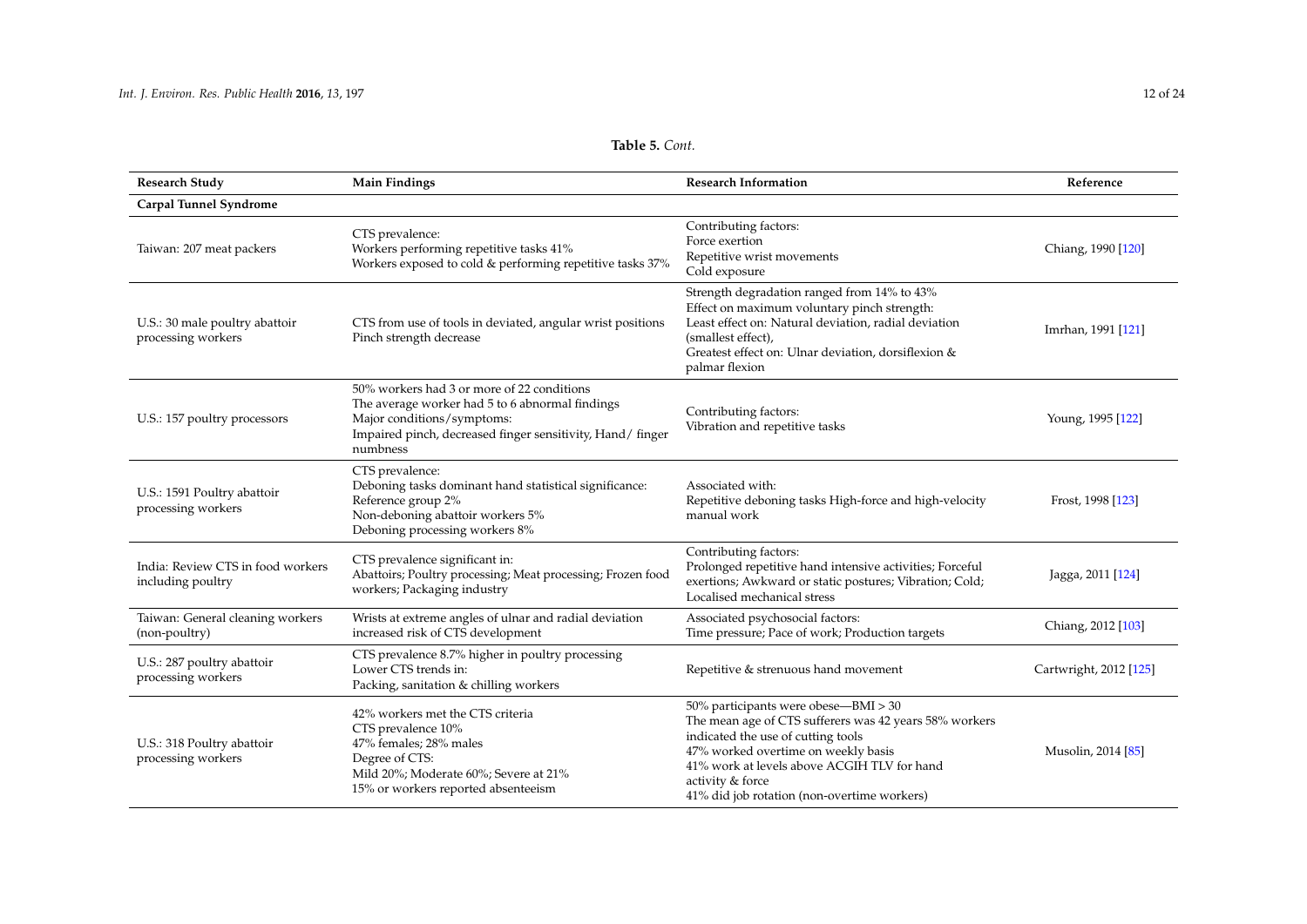<span id="page-12-0"></span>

| <b>Research Study</b>                                                                                                                   | <b>Main Findings</b>                                                                                                                                                                                                                                                 | <b>Research Information</b>                                                                                                                                                                                                                                                                 | Reference              |  |
|-----------------------------------------------------------------------------------------------------------------------------------------|----------------------------------------------------------------------------------------------------------------------------------------------------------------------------------------------------------------------------------------------------------------------|---------------------------------------------------------------------------------------------------------------------------------------------------------------------------------------------------------------------------------------------------------------------------------------------|------------------------|--|
| Carpal Tunnel Syndrome                                                                                                                  |                                                                                                                                                                                                                                                                      |                                                                                                                                                                                                                                                                                             |                        |  |
| U.S.: Latino poultry abattoir<br>slaughtering & processing workers<br>$(106 \text{ writes})$                                            | Based on 106 wrists, the 1-year incidence of CTS was higher<br>in poultry processing workers (20%) than non-poultry<br>manual workers (12%)                                                                                                                          | Contributing factors:<br>Wrist position; Repetitive & strenuous nature of poultry<br>processing work Poultry workers has significantly higher<br>chance for CTS development                                                                                                                 | Cartwright, 2014 [126] |  |
| U.S.: 234 Female poultry abattoir<br>processing workers                                                                                 | Carpal tunnel syndrome prevalence                                                                                                                                                                                                                                    | Awkward posture & psychological demand & decreased<br>skill variety & job control were related to CTS<br>Work organisation factors important for musculoskeletal &<br>neurological injury                                                                                                   | Arcury, 2014 [118]     |  |
| Raynaud Syndrome: Finger sensitivity                                                                                                    |                                                                                                                                                                                                                                                                      |                                                                                                                                                                                                                                                                                             |                        |  |
| France: 17 poultry abattoirs:<br>1474 workers                                                                                           | Raynaud Syndrome<br>Finger sensitivity                                                                                                                                                                                                                               | More common in women<br>Contributing factors:<br>Cold environment<br>Repetitive tasks; Arm exertion; Vibrating tools;<br>Plastic gloves<br>Aggravated by Infrequent breaks in cold areas                                                                                                    | Kaminski, 1997 [52]    |  |
| Callosities, calluses, knuckle pads                                                                                                     |                                                                                                                                                                                                                                                                      |                                                                                                                                                                                                                                                                                             |                        |  |
| U.S.: 41 Live bird hangers                                                                                                              | Knuckle pads were observed in 56% (23) chicken hangers                                                                                                                                                                                                               | Repeated striking, knocking & sliding of knuckles<br>against metal                                                                                                                                                                                                                          | Richards, 1987 [127]   |  |
| Poverty                                                                                                                                 |                                                                                                                                                                                                                                                                      |                                                                                                                                                                                                                                                                                             |                        |  |
| U.S. 2009: Poultry abattoir<br>processing workers                                                                                       | Female poultry workers displayed a 36% PHRQoL <sup>2</sup> &<br>moderate to high incidence of MSD                                                                                                                                                                    | Link between MSD & PHRQoL                                                                                                                                                                                                                                                                   | Armstrong, 1982 [128]  |  |
| Job stress & Strain                                                                                                                     |                                                                                                                                                                                                                                                                      |                                                                                                                                                                                                                                                                                             |                        |  |
| U.S.: Poultry inspectors Comparison<br>of 4 groups: Full- and Part-time<br>inspectors; Rotating relief inspectors;<br>Supervisory group | Full-time inspectors had the highest frequency rates for 17<br>health symptoms Followed by Rotating relief inspectors<br>with 9 most prevalent health complaints: Respiratory; Skin;<br>Musculoskeletal; Gastrointestinal; Visual complaints, Job<br>stress & strain | Full-time inspectors: Highest job stress & poorest work<br>environment scores Supervisor social support lowest for<br>full-time inspectors<br>Rotating relief inspectors had least support from others<br>at work<br>Psychological & behavioural strain highest for<br>full-time inspectors | Wilkes, 1981 [129]     |  |

**Table 5.** *Cont.*

**<sup>1</sup>** BMI—Body mass index; **<sup>2</sup>** Low physical related quality of life.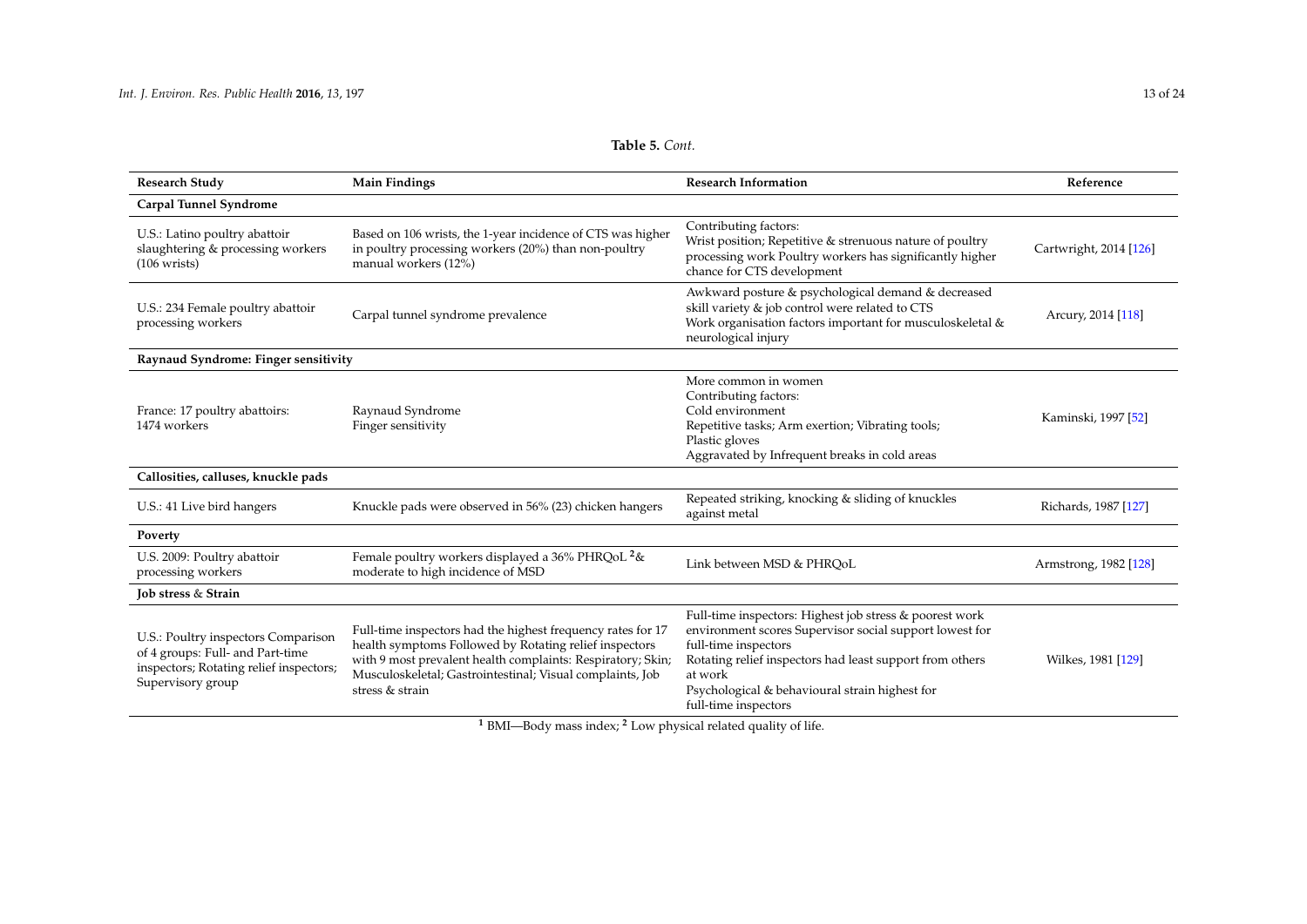## **4. Discussion**

Literature reflected in Tables [3](#page-7-0) and [5](#page-12-0) reveals that physical as well as ergonomic hazards can cause several symptoms, effects and diseases in poultry abattoir processing workers.

## *4.1. Noise*

Noise levels in poultry production may reach levels well in excess of the OEL for noise; for instance levels during primary processing (87 dB(A)), meat cutting and processing (90 dB(A)), packaging including hoppers (95 dB(A)), blast chillers (107 dB(A)) are major sources of exposure. Noise level may vary depending on level of production, condition of equipment, processes involved and type of noise caused and lead to occupational related noise-induced hearing loss, reproductive impact, lowered birth rate and increase in blood pressure, amongst others [\[45–](#page-18-3)[49\]](#page-18-6).

#### *4.2. Vibration*

Hand-Arm Vibration (HAV) is defined as the transfer of vibration from a tool to a worker's hand and arm. The amount of HAV is characterised by the acceleration level of the tool when grasped by the worker and in use [\[97,](#page-20-17)[130\]](#page-21-18). Vibrating equipment, for instance Whizard**®** knifes, causes an interaction between vibration, repetitive tasks, force and cold causing Hand-Arm vibration syndrome (HAVS), which is aggravated in the presence of cold and by performing repetitive tasks [\[52](#page-18-9)[,129\]](#page-21-19).

## *4.3. Cold*

To ensure a quality product, production temperatures are set for certain phases of production such as quick freeze areas, package, cold stores and dispatch areas [\[55,](#page-18-12)[131\]](#page-21-20). The optimum temperature range for humans varies between 13 and 24  $\mathrm{C}$ , with production temperatures recorded well outside this range [\[17,](#page-17-1)[55,](#page-18-12)[131,](#page-21-20)[132\]](#page-21-21). Cold exposure also impact on and aggravate vibration and ergonomic effects [\[56,](#page-18-13)[113\]](#page-21-22).

## *4.4. Ergonomic Hazards*

Despite advances, automation and improved work procedures, the poultry industry is labour and hand intensive with many tasks being repetitive in nature, requiring force and involving processes such as receiving and live hanging of birds, which may be up to 35 birds per minute, slaughtering, lifting, shoving, twisting, reaching, hanging, carrying, processing, value adding, packaging and shipment all being repeated several times a day [\[20,](#page-17-3)[133\]](#page-22-0). Ergonomic hazards affect hands, wrists, arms, shoulders, the neck and back, with workers repeating thousands of repetitive actions, twisting and forceful motions sometimes completing more than 2000 cuts per shift or hanging more than a thousand birds or carcases during a shift. Workers complete short job cycles of under 10 s repeating the same apparent trivial movements sometimes up to 30,000 times a day—repeating the same task for eight to ten hours per shift during a typical workday with limited breaks, sometimes performing the task in awkward or static postures [\[60](#page-18-17)[,134](#page-22-1)[–136\]](#page-22-2). Poor facilities, machine and tool design, faster production lines and greater production output places increasing physical stress and demand on workers [\[20\]](#page-17-3). Disorders are classified mainly as WRULD, which includes CTS, tendinitis, rotator cuff injuries, epicondylitis, trigger finger, muscle strain, occupational over exertion or overuse syndrome (OOS), CTS and neck and back injuries. All conditions are associated with discomfort and pain and develop over weeks, months and/or years leading to worker absence to recover [\[52,](#page-18-9)[54,](#page-18-11)[62,](#page-18-18)[68,](#page-19-3)[134,](#page-22-1)[135,](#page-22-3)[137\]](#page-22-4). In epidemiological studies, disease must consistently be associated with an occupational health hazard, but in MSD, it depends on the individual's interaction with the dimensions of the work site and task, causing scepticism of existence of illness due to repetitive movements leading to increased worker suffering [\[138\]](#page-22-5). Mechanisation and automation to achieve higher production in the poultry industry could not replace knife use, a very essential part in cutting, removal of fat or skin, trimming and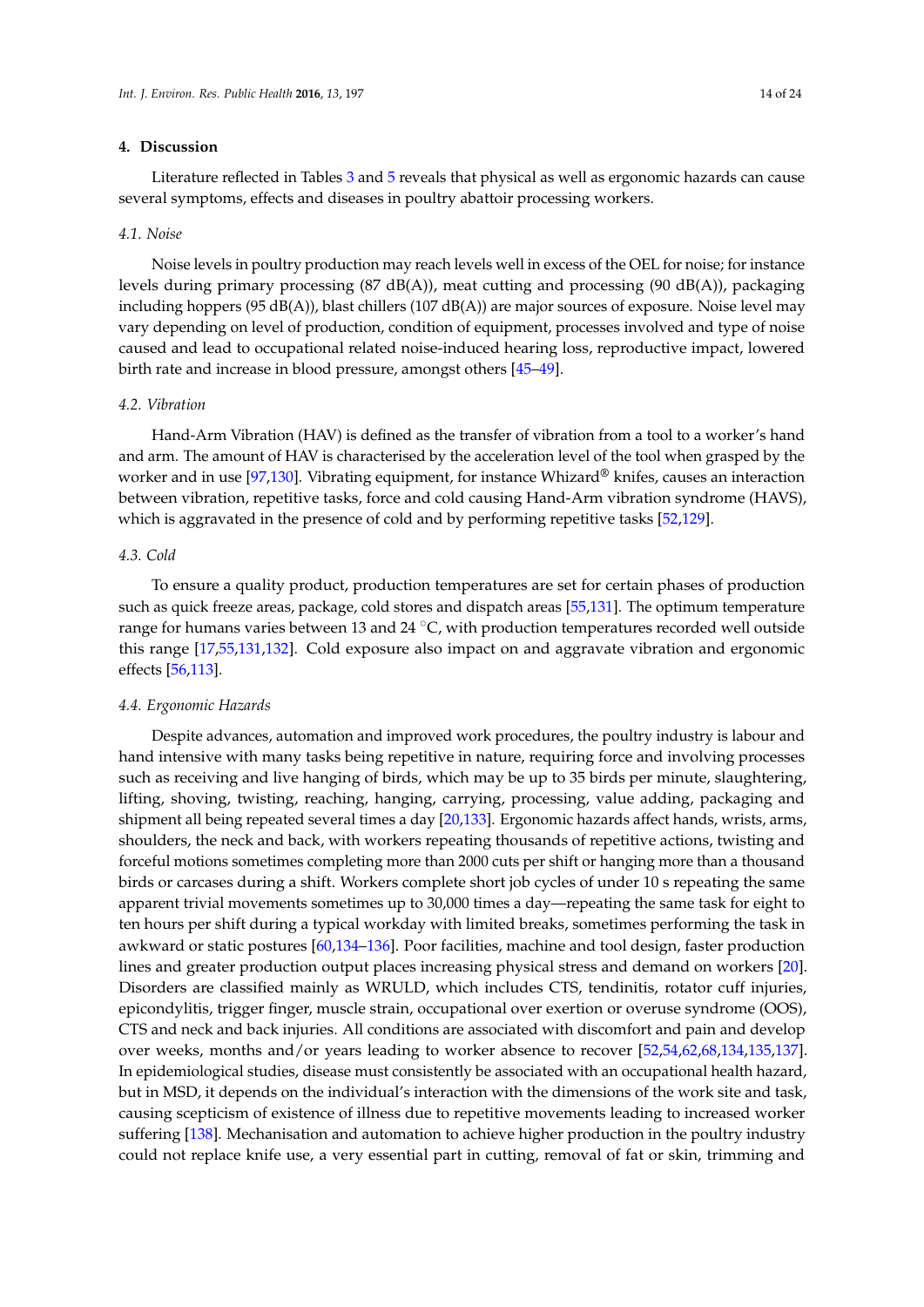processing. Considerable attention has been given to knife design but using knifes implies the use of force and forceful exertions which assist in MSD development [\[139,](#page-22-6)[140\]](#page-22-7).

#### *4.5. Production Line Optimisation*

Workers have no control over the line speed and cannot stop to rest or take breaks, a fundamental principal in ergonomics [\[141\]](#page-22-8). The editor of weblog GIGjob profiles, reported an interview conducted by an anonymous 30 year old worker who stated that "Taking regular work breaks is not always so easy. If we are not done with the truckload of chickens, we cannot leave work at the end of our shift, we are slave...; you just have to be very fast. You're not always working safely because you have to keep up with the production line. The managers always want more production in less time" [\[142\]](#page-22-9).

In SA, some high throughput abattoirs slaughter 350,000 to 400,000 birds per 10 h shift [\[143\]](#page-22-10). In the U.S., production line speeds of 70 birds per minute was increased to 120 birds per minute and the increase in line speed lead to greater productivity and profit, but not to safer and healthier poultry processing plants. In view of this, the industry still has one of the highest rates of occupational injuries and illness, at rates of more than twice all manufacturing sector averages [\[20](#page-17-3)[,144\]](#page-22-11). On production line speeds, U.S. poultry workers stated [\[20\]](#page-17-3):

- ' "I came to Arkansas in 1995 and at the time we did 32 birds a minute. I came back and it was 42. People can't take it".
- ' "The lines are too fast. The work speed is for machines and not humans. You have to work the knife too hard. That is when pain starts".

After complaints from the Southern Poverty Law Centre, OSHA found workers suffered MSD at a U.S. poultry producer and that the employer failed to record and properly manage the injuries and medical treatment of injured employees, failed to refer workers to physicians and discouraged them from seeking medical attention. The employer received 11 citations carrying \$102,600 in total fines including two more serious general-duty-clause citations for alleged MSD hazards, carrying penalties of \$14,000 for failing to provide a safe and healthy work environment [\[145\]](#page-22-12). Professor Tom Armstrong, who studied the prevalence of MSD in poultry abattoirs, states "It is highly unlikely that any poultry plant could go consecutive years without incidence of the MSD conditions, carpal tunnel syndrome and tendonitis" [\[73\]](#page-19-8).

#### **5. Conclusions**

Factors such as individual susceptibility, duration, frequency and intensity of exposure to ergonomic and physical hazards play an important role in impacting on worker health and well-being, significantly causing conditions that lead to occupational disease, discomfort and pain, with females at greater risk than males. It also impacts on workers through impoverishment, affecting society at large [\[25](#page-17-15)[,62](#page-18-18)[,133,](#page-22-0)[146,](#page-22-13)[147\]](#page-22-14). Occupational disease can impose enormous costs and increase health costs and can impact on producers, reduce productivity and work capacity [\[72,](#page-19-7)[80,](#page-19-11)[148,](#page-22-15)[149\]](#page-22-16). Globally, work related disease, including accidents, resulted in an annual 4% loss in global GDP, or about U.S. \$2.8 trillion, in direct and indirect costs. In the U.S. alone, \$32 billion was paid by prosecuted enterprises across all sectors [\[86\]](#page-19-17). Workplace illness cost the UK £8.4 billion and in the EU, the cost of work-related diseases has been estimated to be at least  $\epsilon$ 145 billion per year [\[150\]](#page-22-17).

In SA, the combined compensation for occupational diseases and occupational injuries indicates an escalating compensation pattern from 886,511 for 2006/2007, to 934,834 in 2010/2011 [\[151\]](#page-22-18). Internal and external reporting mechanisms often fail workers who are ill informed and not properly trained.

Employers are legally compelled to provide a healthy work environment by assessing the health risk workers are exposed to and to implement and manage control systems to prevent occupational disease. They achieve this by using the services of occupational hygienists to assist with anticipating, recognition, evaluation and control of occupational hazards. Employers should implement best practices in the design of controls and in prevention programmes [\[152\]](#page-22-19). Controls may include the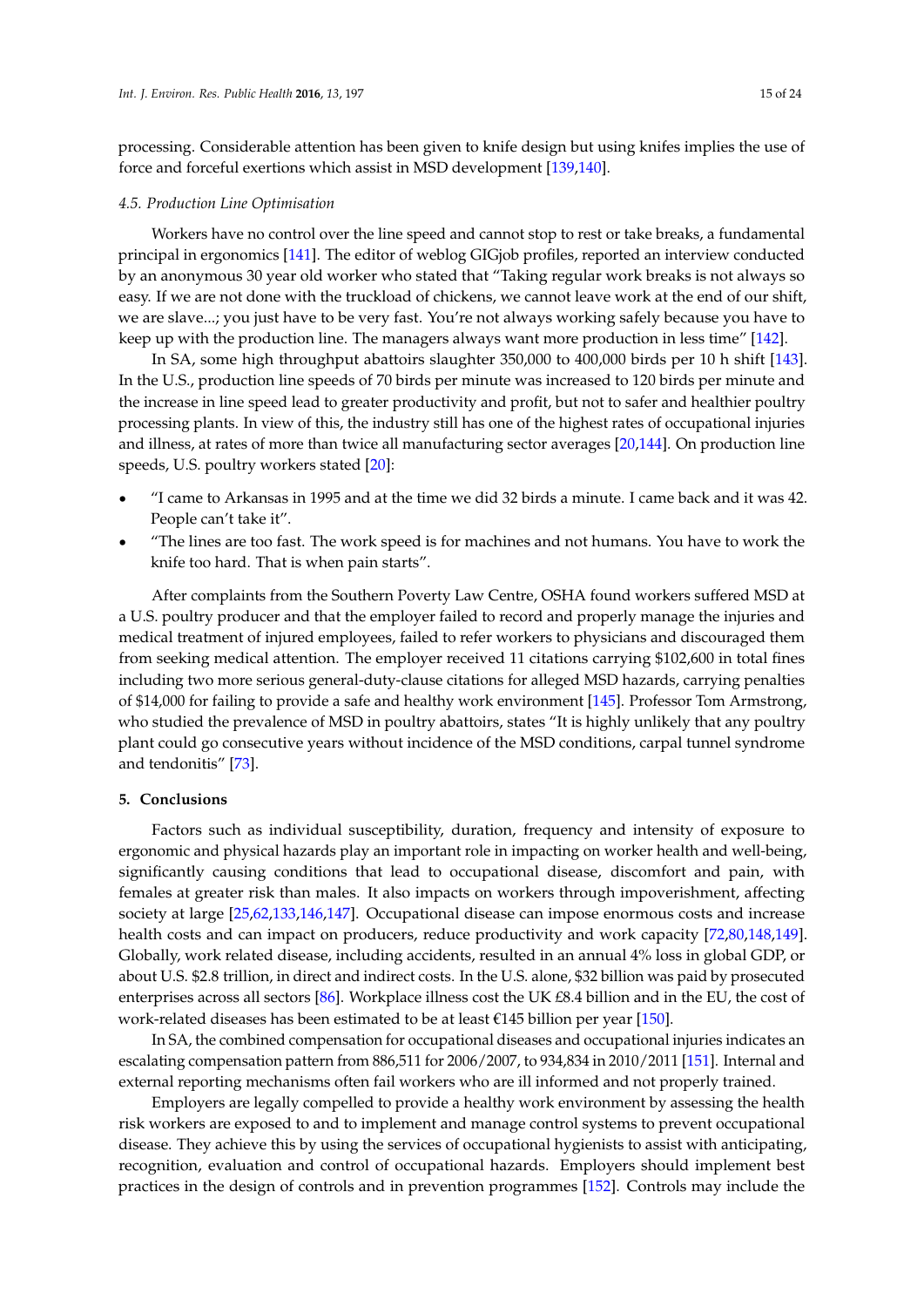redesign of tasks, processes and tools, administrative controls through job rotation, reduction in shift duration, broadening of work content thus adapting the work environment and not the worker.

Where possible, it is best to alleviate the risk by workstation design, *i.e.*, adjustable height, the layout of conveyors and equipment, design of and equipment to avoid the need for workers to adopt awkward postures. Most work, especially forceful cuts, or gripping and lifting tasks should be done within the "comfortable reach zone" and with the wrist and elbow close to the neutral position, repetitive handling should be done in a zone 450 mm in front of the body. Knives should have secure grips and be sharp as this reduces force; unfortunately most gloves affect the grip negatively leading to workers applying more force. Packaging should be designed to limit lifting or picking up, care should be taken to avoid cold draughts on the shoulders and necks of workers and machines should be maintained to reduce noise levels [\[55,](#page-18-12)[60](#page-18-17)[,133,](#page-22-0)[153\]](#page-22-20). To reduce risks further job rotation could be a positive strategy, as by moving workers between different tasks which require different grips and different muscle groups, prolonged repetition is avoided. Rest breaks are important where highly paced, repetitive work is done and productivity falls quite quickly after the start of the shift and scheduled breaks should be timed so that workers get a rest before their arms or shoulders become fatigued. Workers must receive training on handling tools, the importance of breaks, wearing of personal protective equipment to protect against cold and noise. It is also important for workers to understand the need to take scheduled breaks and to use them as an opportunity to rest and recover. If exercise is introduced, it is important the exercises are designed by someone with sound knowledge of bio-mechanics such as a physiotherapist or ergonomist. ULD risks are higher where workers have little or no control over the pace at which they work [\[19,](#page-17-2)[20,](#page-17-3)[55](#page-18-12)[,94](#page-20-4)[,133](#page-22-0)[,154\]](#page-22-21).

To ensure these measures are effective, occupational health practitioners and occupational medicine practitioners are used to prevent, diagnose and treat occupational disease by instituting medical surveillance of workers [\[133](#page-22-0)[,135\]](#page-22-3). Employers must promote early reporting of symptoms and set up mechanisms to collect relevant data and for the review of records, complaints, absenteeism, clinic visits to establish links between data obtained and specific tasks [\[155,](#page-22-22)[156\]](#page-22-23). Baseline medicals must be conducted to establish a base against which changes can be evaluated through routine medical examination. Employees with any work related conditions must be promptly evaluated and appropriate treatment and follow-up provided. Work exposure trend analysis and periodic symptom surveys can be conducted among workers [\[80](#page-19-11)[,94](#page-20-4)[,148](#page-22-15)[,157\]](#page-23-0). Workers must be informed about the occupational hazards, instructed on measures to protect their health and trained on all related preventative aspects [\[148,](#page-22-15)[157](#page-23-0)[–159\]](#page-23-1). Workers, as well as management, should play an active part in this by participating and cooperating in the ergonomics programme, undergo training and applying the principles in their everyday work and promptly report any condition to the company clinic [\[97,](#page-20-17)[135,](#page-22-3)[155,](#page-22-22)[156](#page-22-23)[,160](#page-23-2)[,161\]](#page-23-3).

On a managerial level, effective control and management can only be achieved through strong and visible employer leadership, commitment and support, worker involvement and effective training [\[85\]](#page-19-16). Employers should develop a process to systematically address ergonomic and physical related occupational health hazards and incorporate them into their existing health (and safety) programmes by [\[85](#page-19-16)[,161\]](#page-23-3):

- ' continual communication on the importance of worker health at all levels;
- assigning and communicating the roles and responsibilities for the different aspects of the ergonomic and physical process to managers, supervisors and employees;
- ' committing adequate resources to the ergonomics and physical process;
- ' integrating health (and safety) concerns into production processes and production improvements.

Limitations encountered were the lack of specific research at SA poultry abattoirs to present some indication of conditions and the confusion regarding the use of terminologies, or the use of outdated terms, is noteworthy. Compensation criteria varies from country to country [\[40,](#page-17-16)[62,](#page-18-18)[63](#page-18-19)[,95\]](#page-20-5)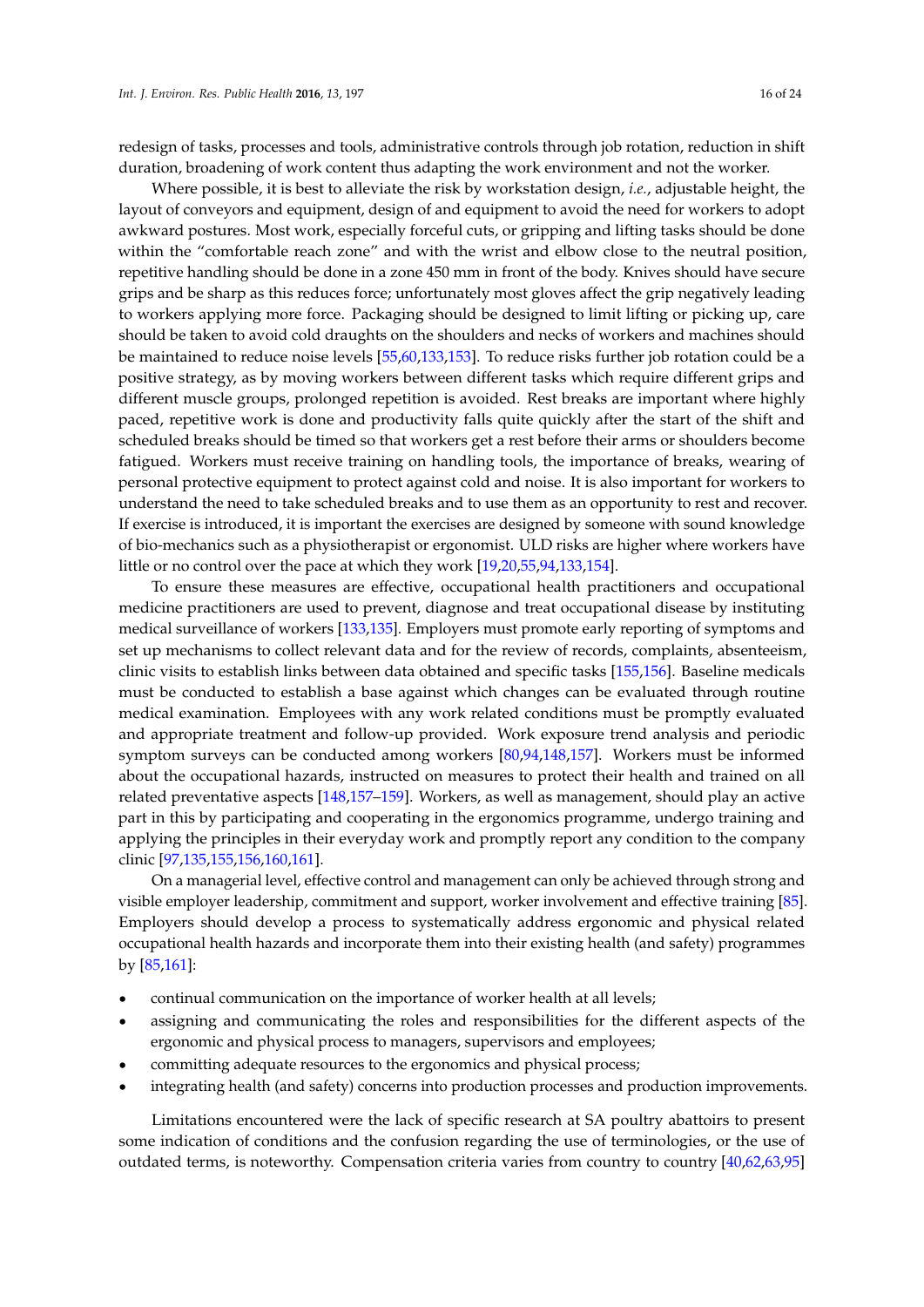and compensation statistics in general do not include specific incidence for poultry processing workers [\[63,](#page-18-19)[84\]](#page-19-15).

There is a need to perform more research about physical and ergonomic hazards and their impact, especially in SA and to develop management tools specific to the poultry industry, as well as a need for the industry to grasp the extent of exposure and to implement cost effective controls to improve worker health and well-being. In addition, bridging organisations such as industry organisations can provide a platform for building trust, making sense, provide information, instruction and training, vertical and horizontal collaboration and conflict resolution. Meaningful knowledge is likely to result in concept development, attitudinal change and positive behaviour.

**Acknowledgments:** The authors would like to acknowledge the following institutions for partial financial contribution towards the study: The South African Poultry Association and the Tshwane University of Technology.

**Author Contributions:** Johannes L. Harmse, Jacobus C. Engelbrecht and Johan L. Bekker conceived and designed the study. Johannes L. Harmse conducted the literature search and drafted the manuscript and Jacobus C. Engelbrecht and Johan L. Bekker reviewed the content and the quality of the manuscript. All authors read and approved the final manuscript.

**Conflicts of Interest:** The authors declare no conflict of interest. An unconditional scholarship was awarded to the principal researcher by the South African Poultry Association and funded without any conditions. The scholarship agreement does not include any restrictions. No conditions or limitations were placed on the research study.

## **References**

- <span id="page-16-0"></span>1. Goddard, E.; Yang, J. *Analysis of Value-Added Meat: Product Choice Behaviour*; Department of Resource Economics and Environmental Sociology, University of Alberta: Edmonton, AB, Canada, 2010.
- <span id="page-16-1"></span>2. Esterhuizen, D. *South Africa Poultry Update*; USDA Foreign Agricultural Service: Pretoria, South Africa, 2013; p. 15.
- <span id="page-16-2"></span>3. National Chicken Council. Vertical Integration. Available online: http://www.nationalchickencouncil.org/ industry-issues/vertical-integration (accessed on 11 November 2014).
- <span id="page-16-3"></span>4. Food and Agriculture Organisation. *Food Outlook: Biannual Report on Global Food Markets*; Food and Agriculture Organisation: Rome, Italy, 2014; p. 142.
- <span id="page-16-4"></span>5. International Labor Organization. *The Impact of Global Food Chains on Employment in the Food and Drink Sector*; International Labor Organization: Geneva, Switzerland, 2007; p. 32.
- <span id="page-16-5"></span>6. South African Poultry Association. *Overview of the SA Poultry Industry 2009–2013*; South African Poultry Association: Randburg, South Africa, 2014.
- <span id="page-16-6"></span>7. Reardon, T.; Fatina, E. The rise of private food quality and safety standards: Illustrations from Brazil. *Int. Food Agribus. Manag. Rev.* **2010**, *4*, 413–421. [\[CrossRef\]](http://dx.doi.org/10.1016/S1096-7508(02)00067-8)
- <span id="page-16-7"></span>8. Kearney, J. Food consumption trends and drivers. *Philos. Trans. Biolog. Sci.* **2010**, *365*, 2793–2807. [\[CrossRef\]](http://dx.doi.org/10.1098/rstb.2010.0149) [\[PubMed\]](http://www.ncbi.nlm.nih.gov/pubmed/20713385)
- <span id="page-16-8"></span>9. Porter, G. Industrial revolution. In *Microsoft Encarta*; Microsoft Corporation: Washington, DC, USA, 1999.
- <span id="page-16-9"></span>10. Stearns, P.N.; Schwartz, D.R.; Beyer, B.K. *World History: Tradition and New Direction*; Prentice Hall: New York, NY, USA, 1999.
- <span id="page-16-10"></span>11. National Union of Workers. Better Jobs for Better Chicken. Available online: http://www.nuw.org.au/ poultry/campaigns/better-jobs-4-better-chicken (accessed on 14 January 2015).
- 12. International Union of Food Agricultural Hotel Restaurant Catering Tobacco and Allied Workers' Associations. Poultry Unions Internationally Say Safety Food Begins with Worker Safety. Available online: http://www.cms.iuf.org/?q=node/1634 (accessed on 6 January 2015).
- <span id="page-16-11"></span>13. American Meat Institute. *Line Speeds in Meat and Poultry Plants*; American Meat Industry: Washington, DC, USA, 2014.
- <span id="page-16-12"></span>14. Balakrishnan, S.; Rao, S.B. Cytogenetic analysis of peripheral blood lymphocytes of occupational workers exposed to low levels of ionising radiation. *Mutat. Res.* **1999**, *442*, 37–42. [\[CrossRef\]](http://dx.doi.org/10.1016/S1383-5718(99)00056-X)
- 15. Borm, P.J. Toxicity and occupational health hazards of coal fly ash (CFA). A review of data and comparison to coal mine dust. *Ann. Occup. Hyg.* **1997**, *41*, 659–676. [\[CrossRef\]](http://dx.doi.org/10.1093/annhyg/41.6.659) [\[PubMed\]](http://www.ncbi.nlm.nih.gov/pubmed/9375525)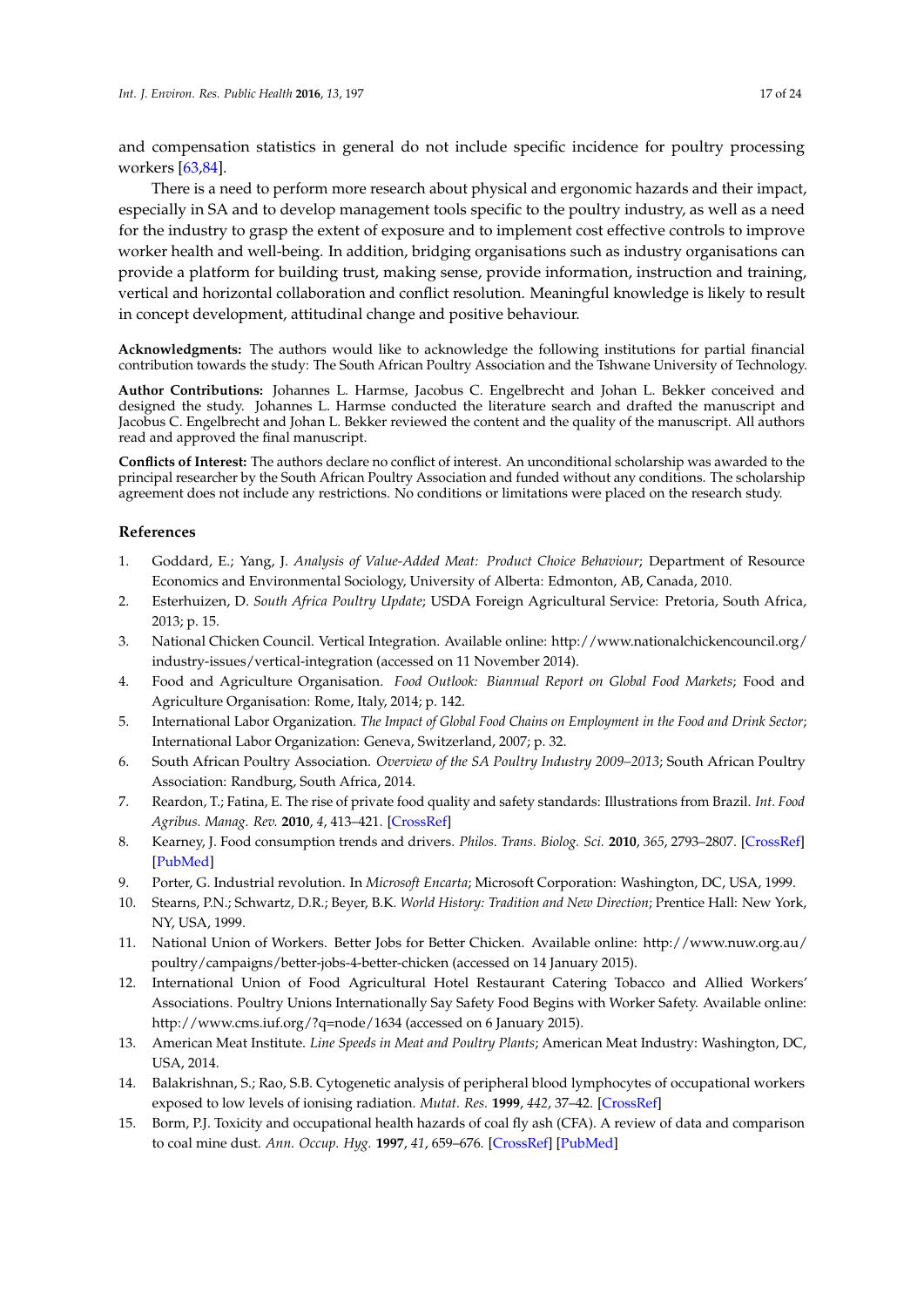- <span id="page-17-0"></span>16. Segen's Medical Dictionary. Epidemiologic triad. In *Segen's Medical Dictionary*; Farflex Incorporated: New York, NY, USA, 2011.
- <span id="page-17-1"></span>17. Ashdown, T. Encyclopaedia for Occupational Health and Safety. Available online: http://www.ilo.org/ safework\_bookshelf/english?content&nd=857170833.htm (accessed on 24 September 2015).
- 18. Campbell, D.S. Health hazards in the meatpacking industry. *J. Occup. Med.* **1999**, *14*, 351–372.
- <span id="page-17-2"></span>19. United States Government Accountability Office. *Safety in the Meat and Poultry Industry*; GAO: Washington, DC, USA, 2005; p. 75.
- <span id="page-17-3"></span>20. Human Rights Watch. *Worker Health and Safety in the Meat and Poultry Industry*; Human Rights Watch: New York, NY, USA, 2004.
- <span id="page-17-4"></span>21. Armstrong, T.J.; Foulke, J.A.; Joseph, B.S.; Goldstein, S.A. Investigation of cumulative trauma disorders in a poultry processing plant. *Am. Ind. Hyg. Assoc. J.* **1982**, *43*, 103–116. [\[CrossRef\]](http://dx.doi.org/10.1080/15298668291409433) [\[PubMed\]](http://www.ncbi.nlm.nih.gov/pubmed/7199251)
- <span id="page-17-5"></span>22. United Nations General Assembly. *International Covenant on Economic, Social and Cultural Rights*; United Nations General Assembly: Geneva, Switzerland, 1976; p. 8.
- <span id="page-17-6"></span>23. International Labor Organization. *Guidelines on Occupational Safety and Health Management Systems ILO-OSH 2001*; International Labor Organization: Geneva, Switzerland, 2001; p. 41.
- 24. International Labor Organization. *The Ratification and Effective Implementation of the Occupational Safety and Health Instruments: Plan of Action 2010–2016*; International Labor Organization: Geneva, Switzerland, 2002; p. 47.
- <span id="page-17-15"></span>25. International Labor Organization. *Prevention of Occupational Diseases*; International Labor Organization: Geneva, Switzerland, 2013; p. 16.
- <span id="page-17-7"></span>26. International Labor Organization. International Labor Organization Mission and Objectives. Available online: http://www.ilo.org/global/about-the-ilo/mission-and-objectives/lang–en/index.htm (accessed on 11 February 2015).
- <span id="page-17-8"></span>27. Health and Safety Executive. *The Health and Safety at Work Act 1974*; Health and Safety Executive: London, UK, 1974.
- <span id="page-17-9"></span>28. State President's Office. *Compensation for Occupational Injuries and Diseases Act 1993*; Department of Labour: Pretoria, South Africa, 1993; p. 50.
- <span id="page-17-10"></span>29. Health & Safety Excecutive. Statutory Instruments Owned and Enforced by HSE/Local Authorities. Available online: http://www.hse.gov.uk/legislation/statinstruments.htm (accessed on 22 December 2014).
- <span id="page-17-11"></span>30. Department of Labour. List of Regulations and Notices. Available online: http://www.labour.gov.za/ DOL/legislation/regulations/occupational-health-and-safety/regulations-and-notices (accessed on 22 December 2014).
- <span id="page-17-12"></span>31. Nielsen, G.D.; Larsen, S.T.; Hansen, J.S.; Poulsen, L.K. Experiences from occupational exposure limits set on aerosols containing allergenic proteins. *Ann. Occup. Hyg.* **2012**. [\[CrossRef\]](http://dx.doi.org/10.1093/annhyg/mes035) [\[PubMed\]](http://www.ncbi.nlm.nih.gov/pubmed/22843406)
- <span id="page-17-13"></span>32. American Conference of Governmental Industrial Hygienists. *2014 TLVs® and BEIs®*; American Conference of Governmental Industrial Hygienists: Cincinnati, OH, USA, 2014.
- <span id="page-17-17"></span>33. Health & Safety Executive. *Workplace Exposure Limits*; Health & Safety Executive: London, UK, 2013.
- 34. Occupational Health and Safety Administration. *Occupational Noise Exposure 1910.95*; Occupational Health and Safety Administration: Washington, DC, USA, 1995.
- 35. Nuclear Regulatory Comission. *Nuclear Comission Regulatory Regulations Title 10, Code of Federal Regulations*; Nuclear Regulatory Comission: Washington, DC, USA, 1991.
- <span id="page-17-14"></span>36. Health and Safety Executive. *Reporting of Injuries, Diseases and Dangerous Occurrences Regulations 1471*; Health and Safety Executive: London, UK, 2013.
- 37. Occupational Safety and Health Administration. *Occupational Safety and Health Act 1910*; Occupational Safety and Health Administration: Washington, DC, USA, 1970.
- 38. Department of Labour. *Environmental Regulations for Workplaces 2281*; Department of Labour: Pretoria, South Africa, 1987; p. 23.
- 39. Department of Labour. *Noise-Induced Hearling Loss Regulations 307*; Department of Labour: Pretoria, South Africa, 2003; p. 10.
- <span id="page-17-16"></span>40. Health & Safety Executive. *Musculoskeletal Disorders in Great Britain*; Health & Safety Executive: London, UK, 2014; p. 17.
- 41. Health and Safety Executive. *Ionising Radiations Regulations 3232*; Health and Safety Executive: London, UK, 1999.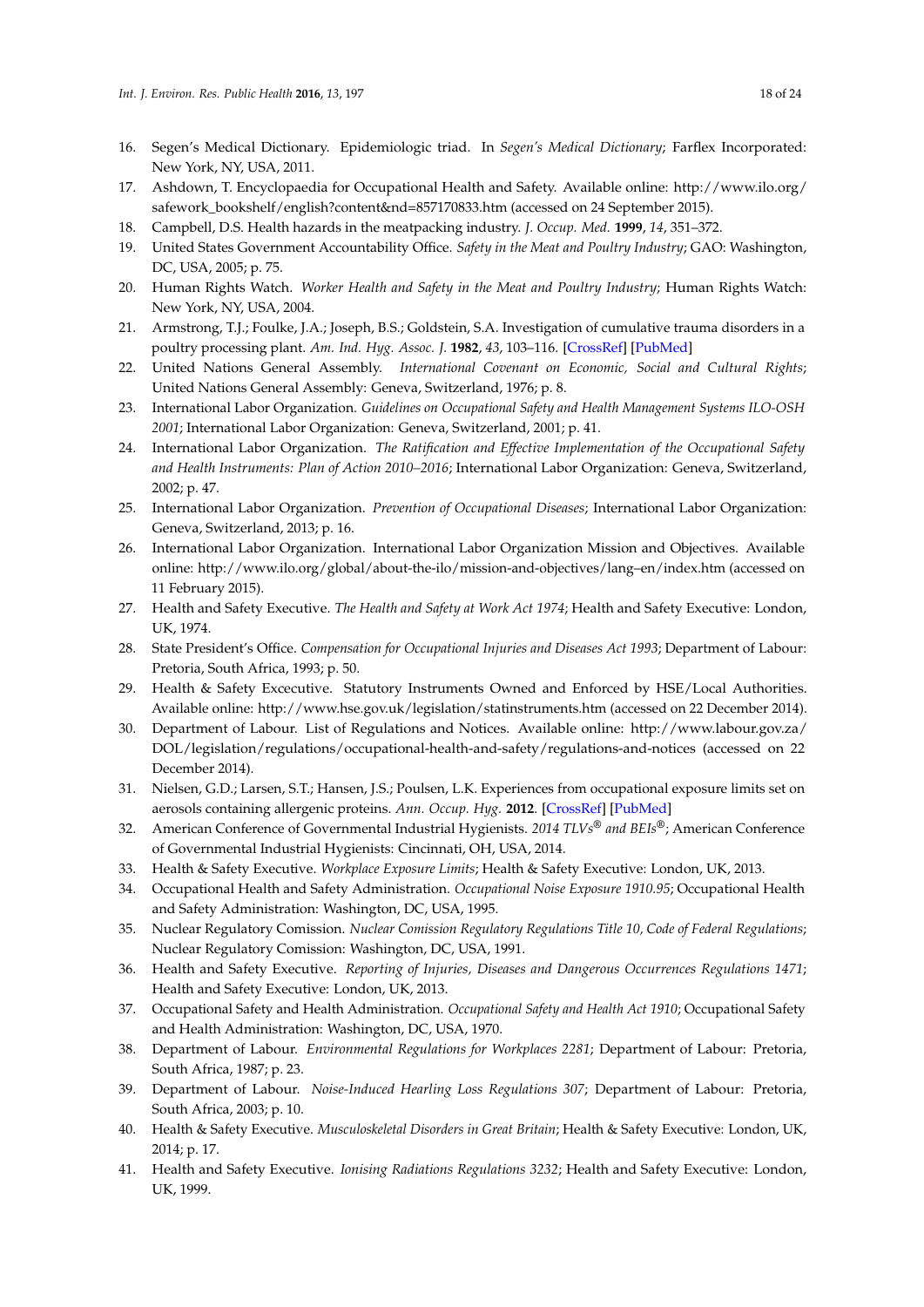- <span id="page-18-0"></span>42. Health and Safety Executive. *The Control of Noise at Work Regulations 1643*; Health and Safety Executive: London, UK, 2005.
- <span id="page-18-1"></span>43. Edworthy, J. Noise and its effect on people: An overview. *Int. J. Environ. Stud.* **1997**, *51*, 335–344. [\[CrossRef\]](http://dx.doi.org/10.1080/00207239708711091)
- <span id="page-18-22"></span><span id="page-18-2"></span>44. Ledésert, B.; Saurel-Cubizolles, M.J.; Bourgine, M.; Kaminski, M.; Touranchet, A.; Verger, C. Risk factors for high blood pressure amongst workers in French poultry slaughterhouses and canneries. *Eur. J. Epidemiol.* **1994**, *10*, 609–620. [\[CrossRef\]](http://dx.doi.org/10.1007/BF01719581) [\[PubMed\]](http://www.ncbi.nlm.nih.gov/pubmed/7859863)
- <span id="page-18-3"></span>45. Picard, M.; Girard, S.A.; Simard, M.; Larocque, R.; Leroux, T.; Turcotte, F. Association of work-related accidents with noise exposure in the workplace and noise-induced hearing loss based on the experience of some 240,000 person-years of observation. *Anal. Accid. Prev.* **2008**, *40*, 1644–1652. [\[CrossRef\]](http://dx.doi.org/10.1016/j.aap.2008.05.013) [\[PubMed\]](http://www.ncbi.nlm.nih.gov/pubmed/18760091)
- <span id="page-18-4"></span>46. Andern, L.; Hansson, L.; Eggertsen, R.; Hedner, T.; Karlberg, B.E. Circulatory effects of noise. *J. Intern. Med.* **1983**, *213*, 31–35. [\[CrossRef\]](http://dx.doi.org/10.1111/j.0954-6820.1983.tb03685.x)
- <span id="page-18-21"></span>47. Talbott, E.; Helmkamp, J.; Matthews, K.; Kuller, L.; Cottington, E.; Redmond, G. Occupational noise exposure, noise-induced hearing loss, and the epidemiology of high blood pressure. *Am. J. Epidemiol.* **1985**, *121*, 501–514. [\[PubMed\]](http://www.ncbi.nlm.nih.gov/pubmed/3874543)
- <span id="page-18-5"></span>48. Tarter, S.K.; Robins, T.G. Chronic noise exposure, high frequency hearing loss, and hypertension among automotive assembly workers. *J. Occup. Med.* **1990**, *32*, 685–689. [\[CrossRef\]](http://dx.doi.org/10.1016/0003-6870(91)90124-Z)
- <span id="page-18-6"></span>49. Nurminen, T. Female noise exposure, shift work and reproduction. *J. Occup. Med.* **1995**, *37*, 945–950. [\[CrossRef\]](http://dx.doi.org/10.1097/00043764-199508000-00010)
- <span id="page-18-7"></span>50. Ristovska, G.; Laszlo, H.E.; Hansell, A.L. Reproductive outcomes associated with noise exposure—A systematic review of the literature. *Int. J. Environ. Res. Public Health* **2014**, *11*, 7931–7952. [\[CrossRef\]](http://dx.doi.org/10.3390/ijerph110807931) [\[PubMed\]](http://www.ncbi.nlm.nih.gov/pubmed/25101773)
- <span id="page-18-8"></span>51. Noweir, M.H. Noise exposure as related to productivity, disciplinary actions, absenteeism, and accidents among textile workers. *J. Saf. Res.* **1984**, *15*, 163–174. [\[CrossRef\]](http://dx.doi.org/10.1016/0022-4375(84)90048-3)
- <span id="page-18-9"></span>52. Kaminski, M.; Bourgine, M.; Zins, M.; Touranchet, A.; Verger, C. Risk factors for Raynaud's phenomenon among workers in poultry slaughterhouses and canning factories. *Int. J. Epidemiol.* **1997**, *26*, 371–380. [\[CrossRef\]](http://dx.doi.org/10.1093/ije/26.2.371) [\[PubMed\]](http://www.ncbi.nlm.nih.gov/pubmed/9169173)
- <span id="page-18-10"></span>53. Department for Environment Food and Rural Affairs. *Poultry and Poultry Meat Statistics*; Department for Environment Food and Rural Affairs: London, UK, 2013.
- <span id="page-18-11"></span>54. Piedrahíta, H.; Punnett, L.; Shahnavaz, H. Musculoskeletal symptoms in cold exposed and non-cold exposed workers. *Int. J. Ind. Ergon.* **2004**, *34*, 271–278. [\[CrossRef\]](http://dx.doi.org/10.1016/j.ergon.2004.04.008)
- <span id="page-18-12"></span>55. British Meat Processors Association. *Health and Safety Guidance Notes for the Meat Industry*; British Meat Processors Association: London, UK, 2011; p. 172.
- <span id="page-18-13"></span>56. Buzanello, M.R.; Moro, A.R. Increase of Brazilian productivity in the slaughterhouse sector: A review. *Work J. Prev. Assess. Rehabil.* **2012**, *41*, 5446–5448.
- <span id="page-18-14"></span>57. Mergler, D.; Vezina, N. Dysmenorrhea and cold exposure. *J. Reprod. Med.* **1985**, *30*, 106–111. [\[PubMed\]](http://www.ncbi.nlm.nih.gov/pubmed/3872361)
- <span id="page-18-15"></span>58. Messing, K.; Saurel-Cubizolles, M.J.; Bourgine, M.; Kaminski, M. Menstrual cycle characteristics and work conditions of workers in poultry slaughterhiuses and canneries. *Scand. J. Work Environ. Health* **1992**, *18*, 302–309. [\[CrossRef\]](http://dx.doi.org/10.5271/sjweh.1572) [\[PubMed\]](http://www.ncbi.nlm.nih.gov/pubmed/1439657)
- <span id="page-18-16"></span>59. Department of Labour. *Compensation for Occupational Injuries and Diseases Act. Circular Instruction 180 for the Compensation of Work-Related Upper Limb Disorders 130*; Department of Labour: Pretoria, South Africa, 1993; p. 3.
- <span id="page-18-17"></span>60. North Carolina Department of Labor. *Ergonomics for the Prevention of Muscoloskeletal Disorders: Guidelines for Poultry Processing*; North Carolina Department of Labor: Raleigh, NC, USA, 2004.
- 61. Department of Labour. *The Compensation Commissioner's Guidelines for Work-Related Upper Limb Disorders*; Department of Labour: Pretoria, South Africa, 2004; p. 96.
- <span id="page-18-18"></span>62. Health & Safety Executive. *Ergonomics and Human Factors at Work*; Health & Safety Executive: London, UK, 2013; p. 11.
- <span id="page-18-19"></span>63. Health & Safety Executive. *Industrial Injuries Disablement Benefits: Technical Guidance*; Health & Safety Executive: London, UK, 2015.
- <span id="page-18-20"></span>64. Institute for Occupational Health and Safety Development. List of Occupational and Compensable Diseases. Available online: http://www.iohsad.org/list-occupational-and-compensable-diseases (accessed on 3 September 2014).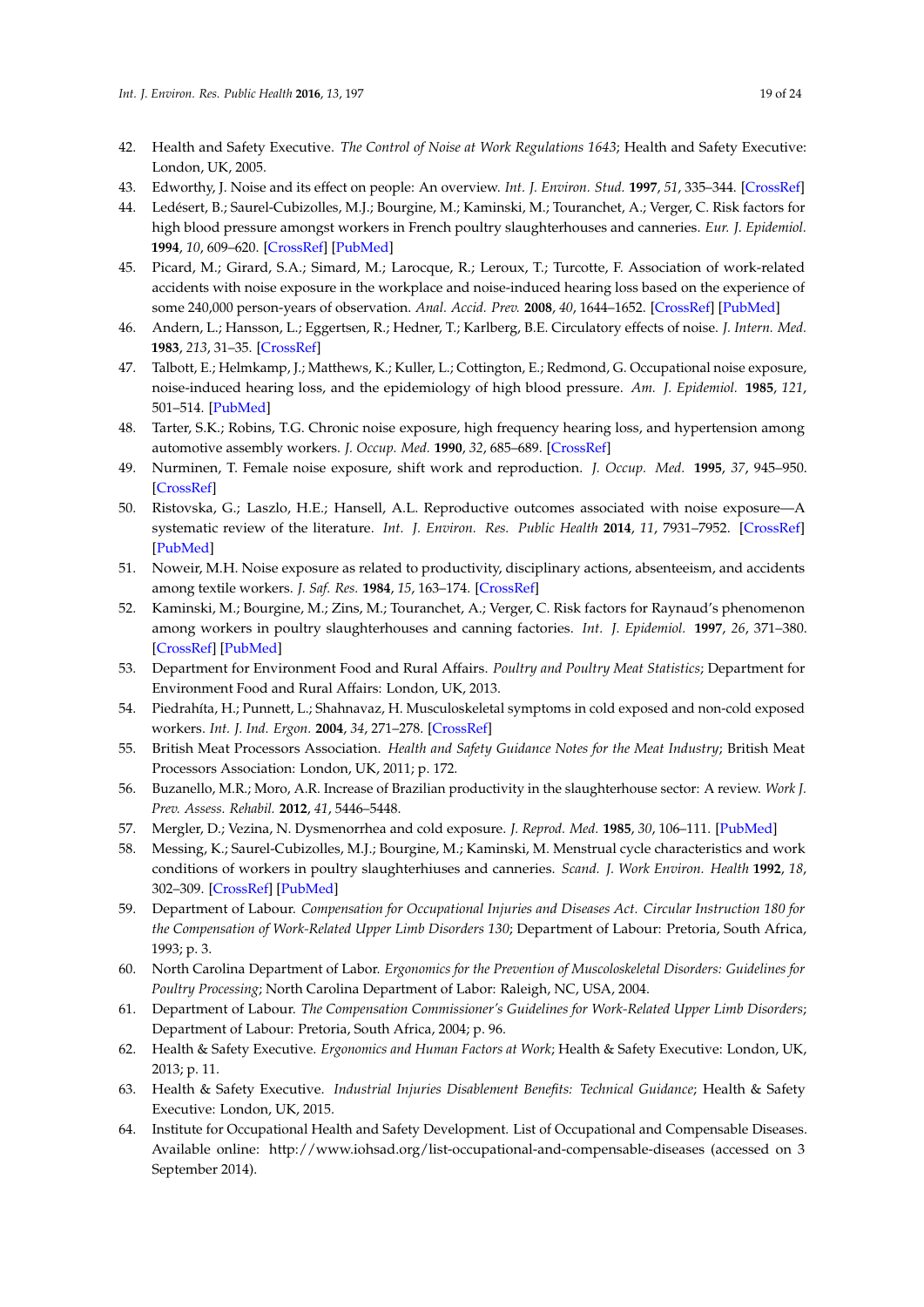- <span id="page-19-0"></span>65. Health & Safety Executive. Work-Related Ill Health and Occupational Disease. Available online: http:// www.hse.gov.uk/statistics/causdis/index.htm (accessed on 9 January 2015).
- <span id="page-19-1"></span>66. Health & Safety Executive. *Meat, Poultry and Dairy Factories Inspection*; Health & Safety Executive: London, UK, 2014.
- <span id="page-19-2"></span>67. Health & Safety Executive. *Occupational Health: The Priorities*; Health & Safety Executive: London, UK, 2004; p. 28.
- <span id="page-19-3"></span>68. Health & Safety Executive. *Manual Handling: Guidance*; Health & Safety Excutive: London, UK, 2004.
- <span id="page-19-4"></span>69. Health & Safety Executive. *Manufacturing Sector Strategy 2012-2015*; Health & Safety Executive: London, UK, 2010; p. 16.
- <span id="page-19-5"></span>70. Poverty Law Centre and the Alabama Appleseed Centre for Law and Justice. *Unsafe at These Speeds? Alabamas Poultry Industry and Its Disposable Workers*; Poverty Law Centre and the Alabama Appleseed Centre for Law and Justice: Montgomery, AL, USA, 2013; p. 56.
- <span id="page-19-6"></span>71. United States Poultry and National Chicken Council. United States Poultry and National Chicken Council Refute Claims on Poultry Worker Safety. Available online: http://www.uspoultry.org/positionpapers/ docs/USPOULTRY\_NCCRefutePoultryWorkerSafetyClaims.pdf (accessed on 29 December 2014).
- <span id="page-19-7"></span>72. Vellala, C.; Pine, J.C.; Marx, B.D.; Farr, A.J.; Sistler, F.E.; Aghazadeh, F. Characteristics and cost analysis of injuries & illnesses in poultry processing operations in Louisiana. *J. Appl. Poult. Res.* **1994**, *3*, 342–354.
- <span id="page-19-8"></span>73. The Charlotte Observer. The cruelest cuts: The human cost of bringing poultry to your table. The Charlotte Observer, 10 February 2008.
- 74. Michel, L. Compensation systems: Work-related diseases and occupational diseases. In *Encyclopedia of Occupational Health and Safety*; Paule, R., Ed.; International Labour Organization: Geneva, Switzerland, 2011.
- <span id="page-19-21"></span>75. Health & Safety Executive. *Health and Safety Statistics 2008/2009*; Health & Safety Executive: London, UK, 2009; p. 17.
- 76. Hilaski, H.J. Where occupational health reporting systems go wrong. *Am. J. Ind. Med.* **1985**, *8*, 435–439. [\[CrossRef\]](http://dx.doi.org/10.1002/ajim.4700080424) [\[PubMed\]](http://www.ncbi.nlm.nih.gov/pubmed/4073042)
- 77. Skov, M.N. *Workers' Compensation in Europe*; Association Internationale des Sociétés d Assurance Mutuelle: Brussels, Belgium, 2004; p. 56.
- <span id="page-19-9"></span>78. Lesage, M. Workers' compensation systems, work related diseases and occupational diseases. In *Encyclopaedia of Occupational Health and Safety*, 5th ed.; International Labour Organization: Geneva, Switzerland, 1996.
- <span id="page-19-10"></span>79. Kraut, A. Estimates of the extent of morbidity and mortality due to occupational disease in Canada. *Am. J. Ind. Med.* **1994**, *25*, 267–278. [\[CrossRef\]](http://dx.doi.org/10.1002/ajim.4700250213) [\[PubMed\]](http://www.ncbi.nlm.nih.gov/pubmed/8147399)
- <span id="page-19-11"></span>80. Health & Safety Executive. Occupational Diseases. Available online: http://www.hse.gov.uk/riddor/ occupational-diseases.htm (accessed on 3 September 2014).
- <span id="page-19-12"></span>81. Schlosser, E. *Fast Food Nation: The Dark Side of the All-American Meal*, 2nd ed.; Mariner Books: New York, NY, USA, 2012.
- <span id="page-19-13"></span>82. Compa, L.A. *Blood, Sweat and Fear: Workers Rights in U.S. Meat and Poultry Plants*; Human Rights Watch: New York, NY, USA, 2004.
- <span id="page-19-14"></span>83. Leigh, J.P.; Marcin, J.P.; Miller, T.R. An estimate of the U.S. government's undercount of nonfatal occupational injuries. *J. Occup. Environ. Med.* **2004**, *46*, 10–18. [\[CrossRef\]](http://dx.doi.org/10.1097/01.jom.0000105909.66435.53) [\[PubMed\]](http://www.ncbi.nlm.nih.gov/pubmed/14724473)
- <span id="page-19-15"></span>84. Department of Labour. *Annual Report of the Compensation Fund for the Year Ended 31 March 2013*; Compensation Comissioner, Department of Labour: Pretoria, South Africa, 2013; p. 15.
- <span id="page-19-16"></span>85. Musolin, K.; Ramsey, J.G.; Wassell, J.T.; Hard, D.L.; Mueller, C. *Musculoskeletal Disorders and Traumatic Injuries among Employees at a Poultry Processing Plant*; Centers for Disease Control and Prevention, National Institute for Occupational Safety and Health: Washington, DC, USA, 2014; p. 35.
- <span id="page-19-17"></span>86. United States Bureau of Labor Statistics. *Employer Reported Workplace Injuries and Illnesses*; Department of Labor: Washington, DC, USA, 2013; p. 28.
- <span id="page-19-18"></span>87. International Labor Organization. Occupational Safety and Health. Available online: http://www.ilo.org/ public/English (accessed on 25 November 2015).
- <span id="page-19-19"></span>88. Health & Safety Executive. The Health and Safety Executive: Official Site. Available online: http:// www.hse.gov.uk/ (accessed on 23 November 2015).
- <span id="page-19-20"></span>89. Department of Labour. The Department of Labour Website. Available online: http://www.labour.gov.za (accessed on 23 November 2015).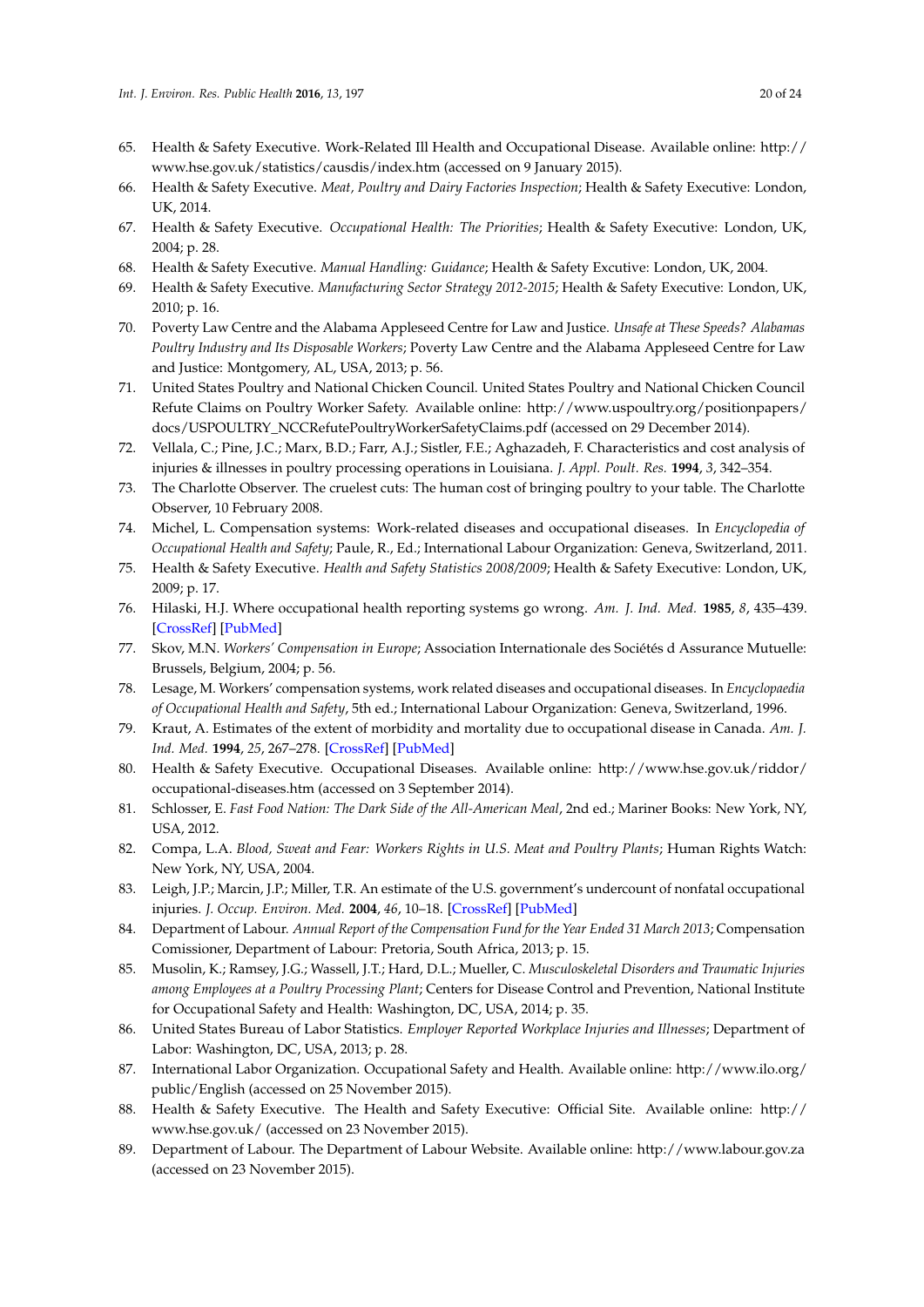- <span id="page-20-0"></span>90. United Nations. The United Nations. Available online: http://www.un.org/en (accessed on 23 November 2015).
- <span id="page-20-1"></span>91. South African Poultry Association. The South African Poultry Association. Available online: http:// www.sapoultry.co.za (accessed on 23 November 2015).
- <span id="page-20-2"></span>92. National Institute for Occupational Safety & Health. The National Institute for Occupational Safety and Health (NIOSH). Available online: http://www.cdc.gov/niosh/ (accessed on 23 November 2015).
- <span id="page-20-3"></span>93. Health & Safety Executive. *Health & Safety Executive: Annual Statistics Report for Great Britain 2012/2013*; Health & Safety Executive: London, UK, 2013; p. 27.
- <span id="page-20-8"></span><span id="page-20-4"></span>94. North Carolina Department of Labor. *A Guide to Safe Working Practices in the Poultry Processing Industry*; North Carolina Department of Labor: Raleigh, NC, USA, 2008; p. 34.
- <span id="page-20-9"></span><span id="page-20-5"></span>95. National Institute for Occupational Safety and Health. Muskuloskeletal Disorders. Available online: http://www.cdc.gov/niosh/programs/msd/default.html (accessed on 8 July 2015).
- <span id="page-20-10"></span><span id="page-20-6"></span>96. Occupational Safety & Health Administration. *Ergonomics: A Practical Approach*; Occupational Safety & Health Administration: Washington, DC, USA, 1999; p. 90.
- <span id="page-20-17"></span><span id="page-20-11"></span>97. DiNardi, S.R. *The Occupational Environment: Its Evaluation, Control, and Management*, 2nd ed.; American Institute of Industrial Hygienists: Fairfax, WV, USA, 2003; p. 1225.
- <span id="page-20-12"></span>98. Erlichman, M.N.; Alavanja, M.C.R. *Occupational Hazard Assessment: Criteria for Controlling Occupational Hazards in Animal Rendering Plants*; Centers for Disease Control, National Institute for Occupational Safety and Health: Washington, DC, USA, 1981; p. 67.
- 99. International Finance Corporation. Environmental, Health and Safety Guidelines: Poultry Processing. Available online: http://www.ifc.org/Poultry+Production.pdf? (accessed on 2 October 2014).
- <span id="page-20-13"></span>100. International Labor Organization. International Hazard Datasheets on Occupations: Boiler Operator. Available online: http://www.ilo.org/watertreatmentplantoperator/safework/documants/publication/ wcms\_190172.pdf (accessed on 2 October 2014).
- <span id="page-20-14"></span>101. International Labor Organization. *International Hazard Datasheets on Occupations—Poultry Processing*; International Labor Organization: Geneva, Switzerland, 2012.
- <span id="page-20-15"></span><span id="page-20-7"></span>102. Midwest Research Institute. *Meat Rendering Plants: Final Report*; Midwest Research Institute: Kansas City, MO, USA, 1995; p. 25.
- 103. Chang, J.H.; Wu, J.D.; Liu, C.Y.; Hsu, D.J. Prevalence of musculoskeletal disorders and ergonomic assessments of cleaners. *Am. J. Ind. Med.* **2012**, *55*, 593–604. [\[CrossRef\]](http://dx.doi.org/10.1002/ajim.22064) [\[PubMed\]](http://www.ncbi.nlm.nih.gov/pubmed/22544565)
- <span id="page-20-16"></span>104. Messing, K. Womens occupational health: A critical review and discusssion of current issues. *J. Women's Health* **1997**, *25*, 39–68.
- 105. Juul-Kristensen, B.; Fallentin, N.; Hansson, G.Å.; Madeleine, P.; Andersen, J.H.; Ekdahl, E. Physical workload during manual and mechanical deboning of poultry. *Int. J. Ind. Ergon.* **2002**, *29*, 1207–1115. [\[CrossRef\]](http://dx.doi.org/10.1016/S0169-8141(01)00051-8)
- 106. Quandt, S.A.; Schultz, A.B.; Feldman, S.R.; Vallejos, Q.; Marin, A.; Carrillo, L.; Arcury, T.A. Dermatological illnesses of immigrant poultry processing workers in North Carolina. *Arch. Environ. Occup. Health* **2005**, *60*, 165–169. [\[CrossRef\]](http://dx.doi.org/10.3200/AEOH.60.3.165-169) [\[PubMed\]](http://www.ncbi.nlm.nih.gov/pubmed/17153089)
- 107. Arcury, T.A.; Grzywacz, J.G.; Chen, H.; Mora, D.C.; Quandt, S.A. Work organization and health among immigrant women: Latina manual workers in North Carolina. *Am. J. Ind. Med.* **2014**, *104*, 2445–2452. [\[CrossRef\]](http://dx.doi.org/10.2105/AJPH.2013.301587) [\[PubMed\]](http://www.ncbi.nlm.nih.gov/pubmed/24432938)
- 108. Thomsen, J.F.; Mikkelsen, S.; Andersen, J.H.; Fallentin, N.; Loft, I.P.; Frost, P.; Kaergaard, A.; Bonde, J.P.; Overgaard, E. Risk factors for hand-wrist disorders in repetitive work. *J. Occup. Environ. Med.* **2007**, *64*, 527–533. [\[CrossRef\]](http://dx.doi.org/10.1136/oem.2005.021170) [\[PubMed\]](http://www.ncbi.nlm.nih.gov/pubmed/17387137)
- 109. Lipscomb, H.J.; Epling, C.A.; Pompeii, L.A.; Dement, J.M. Musculoskeletal symptoms among poultry processing workers and a community comparison group: Black women in low-wage jobs in the rural south. *Am. J. Ind. Med.* **2007**, *50*, 327–338. [\[CrossRef\]](http://dx.doi.org/10.1002/ajim.20447) [\[PubMed\]](http://www.ncbi.nlm.nih.gov/pubmed/17407148)
- 110. Lipscomb, H.; Kucera, K.; Epling, C.; Dement, J. Upper extremity musculoskeletal symptoms and disorders among a cohort of women employed in poultry processing. *Am. J. Ind. Med.* **2008**, *51*, 24–36. [\[CrossRef\]](http://dx.doi.org/10.1002/ajim.20527) [\[PubMed\]](http://www.ncbi.nlm.nih.gov/pubmed/18000834)
- 111. Tappin, D.C.; Bentley, T.A.; Vitalis, A. The role of contextual factors for musculoskeletal disordes in the New Zealand meat processing industry. *J. Ergon.* **2008**, *51*, 1576–1593. [\[CrossRef\]](http://dx.doi.org/10.1080/00140130802238630) [\[PubMed\]](http://www.ncbi.nlm.nih.gov/pubmed/18803096)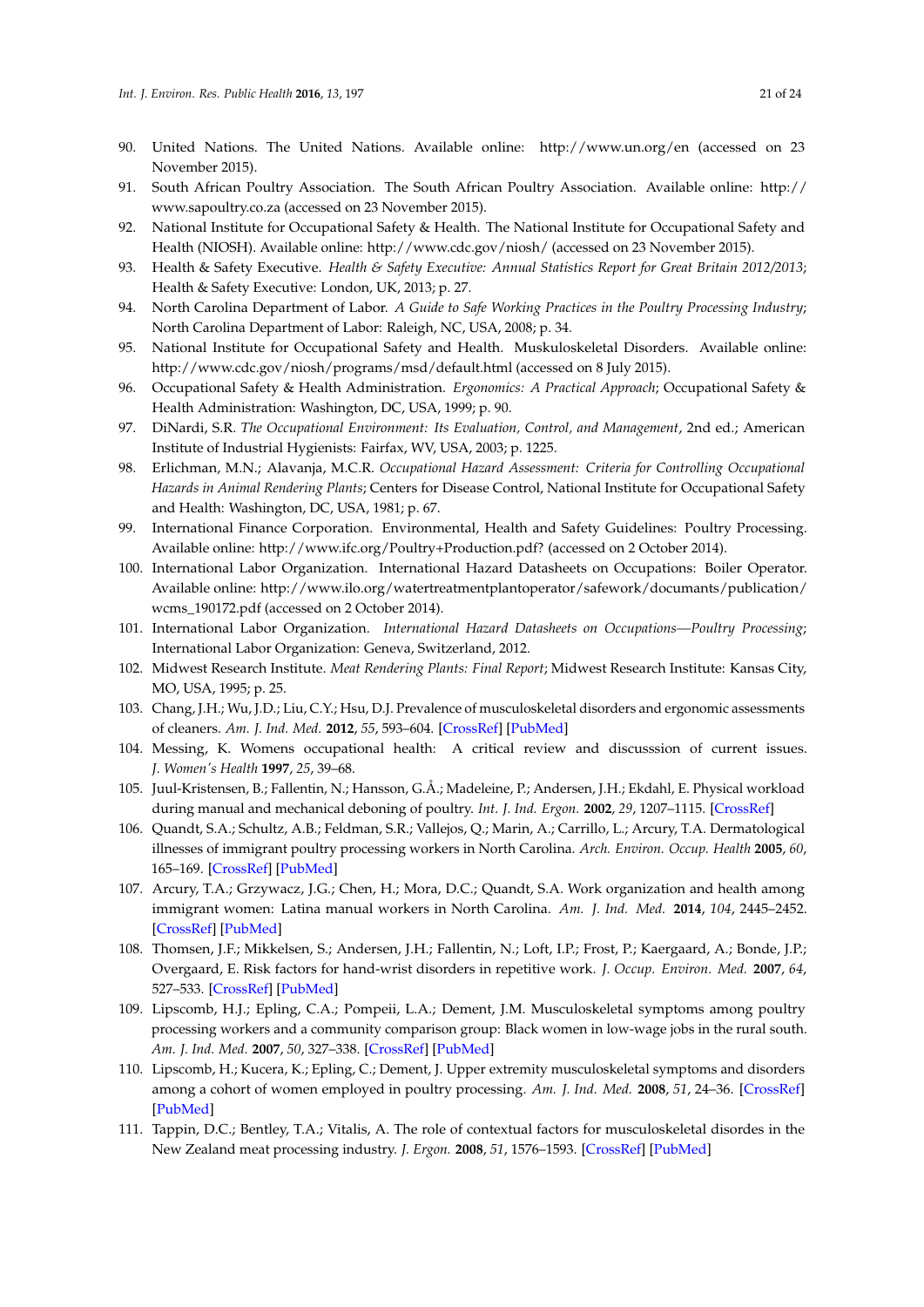- <span id="page-21-8"></span><span id="page-21-7"></span><span id="page-21-6"></span><span id="page-21-5"></span><span id="page-21-4"></span><span id="page-21-3"></span><span id="page-21-2"></span><span id="page-21-1"></span><span id="page-21-0"></span>112. Serranheira, F.; Cruz, A.P.; Uva, A.S.; Espírito-Santo, J. Work related muskuloskeletal disorders in a Portuguese meatpacking plant. In Proceedings of the 6th International Conference on Occupational Risk Prevention, Galica, Spain, 14–16 May 2008.
- <span id="page-21-22"></span><span id="page-21-9"></span>113. Tirloni, A.S.; Dos Reis, D.C.; Dos Santos, J.B.; Reis, P.F.; Barbosa, A.; Moro, A.R. Body discomfort in poultry slaughterhouse workers. *Work* **2012**, *41*, 2420–2425. [\[PubMed\]](http://www.ncbi.nlm.nih.gov/pubmed/22317080)
- <span id="page-21-10"></span>114. Schulz, M.R.; Grzywacz, J.G.; Chen, H.; Mora, D.C.; Arcury, T.A.; Marin, A.J.; Mirabelli, M.C.; Quandt, S.A. Upper body musculoskeletal symptoms of Latino poultry processing workers and a comparison group of Latino manual workers. *Am. J. Ind. Med.* **2012**, *56*, 197–205. [\[CrossRef\]](http://dx.doi.org/10.1002/ajim.22100) [\[PubMed\]](http://www.ncbi.nlm.nih.gov/pubmed/22847516)
- 115. Stuart-Buttle, C. A discomfort survey in a poultry processing plant. *Appl. Ergon.* **1994**, *25*, 47–52. [\[CrossRef\]](http://dx.doi.org/10.1016/0003-6870(94)90031-0)
- <span id="page-21-12"></span><span id="page-21-11"></span>116. Rosenbaum, D.A.; Grzywacz, J.G.; Chen, H.; Arcury, T.A.; Schulz, M.R.; Blocker, J.N.; Mora, D.C.; Quandt, S.A. Prevalence of epicondylitis, rotator cuff syndrome, and low back pain in Latino poultry workers and manual laborers. *Am. J. Ind. Med.* **2013**, *56*, 226–234. [\[CrossRef\]](http://dx.doi.org/10.1002/ajim.22127) [\[PubMed\]](http://www.ncbi.nlm.nih.gov/pubmed/23109055)
- <span id="page-21-13"></span>117. Grzywacz, J.G.; Arcury, T.A.; Mora, D.; Anderson, A.M.; Chen, H.; Rosenbaum, D.A.; Schulz, M.R.; Quandt, S.A. Work organization and musculoskeletal health: Clinical findings from immigrant Latino poultry processing and other manual workers. *J. Occup. Environ. Med.* **2012**, *54*, 995–1001. [\[CrossRef\]](http://dx.doi.org/10.1097/JOM.0b013e318254640d) [\[PubMed\]](http://www.ncbi.nlm.nih.gov/pubmed/22821071)
- <span id="page-21-14"></span>118. Arcury, T.A.; Cartwright, M.S.; Chen, H.; Rosenbaum, D.A.; Walker, F.O.; Mora, D.C.; Quandt, S.A. Musculoskeletal and neurological injuries associated with work organization among immigrant Latino women manual workers in North Carolina. *Am. J. Ind. Med.* **2014**, *57*, 468–475. [\[CrossRef\]](http://dx.doi.org/10.1002/ajim.22298) [\[PubMed\]](http://www.ncbi.nlm.nih.gov/pubmed/24436169)
- <span id="page-21-15"></span>119. Frost, P.; Andersen, J.H. Shoulder impingement syndrome in relation to shoulder intensive work. *J. Occup. Environ. Med.* **1999**, *56*, 494–498. [\[CrossRef\]](http://dx.doi.org/10.1136/oem.56.7.494)
- <span id="page-21-16"></span>120. Chiang, H.C.; Chen, S.S.; Yu, H.S.; Ko, Y.C. The occurrence of carpal tunnel syndrome in frozen food factory employees. *Kaohsiung J. Med. Sci.* **1990**, *6*, 73–80.
- <span id="page-21-17"></span>121. Imrhan, S.N. The influence of wrist position on different types of pinch strength. *Appl. Ergon.* **1991**, *22*, 379–384. [\[CrossRef\]](http://dx.doi.org/10.1016/0003-6870(91)90079-W)
- 122. Young, V.L.; Seaton, M.K.; Feely, C.A.; Arfken, C.; Edwards, D.F.; Baum, C.M.; Logan, S. Detecting cumulative trauma disorders in workers performing repetitive tasks. *Am. J. Ind. Med.* **1995**, *27*, 419–431. [\[CrossRef\]](http://dx.doi.org/10.1002/ajim.4700270310) [\[PubMed\]](http://www.ncbi.nlm.nih.gov/pubmed/7747747)
- 123. Frost, P.; Andersen, J.H.; Nielsen, V. Occurrence of carpal tunnel syndrome among slaughterhouse workers. *Scand. J. Work Environ. Health* **1998**, *24*, 285–292. [\[CrossRef\]](http://dx.doi.org/10.5271/sjweh.322) [\[PubMed\]](http://www.ncbi.nlm.nih.gov/pubmed/9754860)
- 124. Jagga, V.; Lehri, A.; Verma, S.K. Occupation and its association with Carpal Tunnel syndrome—A Review. *J. Exerc. Sci. Fit.* **2011**, *7*, 68–72. [\[CrossRef\]](http://dx.doi.org/10.18376//2011/v7i2/67610)
- 125. Cartwright, M.S.; Walker, F.O.; Blocker, J.N.; Schulz, M.R.; Arcury, T.A.; Grzywacz, J.G.; Mora, D.; Chen, H.; Marín, A.J.; Quandt, S.A. The prevalence of carpal tunnel syndrome in Latino poultry processing workers and other Latino manual workers. *J. Occup. Environ. Med.* **2012**, *54*, 198–201. [\[CrossRef\]](http://dx.doi.org/10.1097/JOM.0b013e31823fdf53) [\[PubMed\]](http://www.ncbi.nlm.nih.gov/pubmed/22258161)
- 126. Cartwright, M.S.; Walker, F.O.; Newman, J.C.; Schulz, M.R.; Arcury, T.A.; Grzywacz, J.G.; Mora, D.C.; Chen, H.; Eaton, B.; Quandt, S.A. One-year incidence of carpal tunnel syndrome in Latino poultry processing workers and other Latino manual workers. *Am. J. Ind. Med.* **2014**, *57*, 362–369. [\[CrossRef\]](http://dx.doi.org/10.1002/ajim.22250) [\[PubMed\]](http://www.ncbi.nlm.nih.gov/pubmed/23996875)
- 127. Richards, T.B.; Gamble, J.F.; Castellan, R.M.; Mathias, C. Knuckle pads in live-chicken hangers. *Contact Dermat.* **1987**, *17*, 13–16. [\[CrossRef\]](http://dx.doi.org/10.1111/j.1600-0536.1987.tb02636.x)
- 128. McPhee, C.S.; Lipscomb, H.J. Upper-extremity musculoskeletal symptoms and physical health related quality of life among women employed in poultry processing and other low-wage jobs in North Carolina. *Am. J. Ind. Med.* **2009**, *52*, 331–340. [\[CrossRef\]](http://dx.doi.org/10.1002/ajim.20687) [\[PubMed\]](http://www.ncbi.nlm.nih.gov/pubmed/19180559)
- <span id="page-21-19"></span>129. Wilkes, B.; Stammerjohn, L.; Lalich, N. Job demands and worker health in machine-paced poultry inspection. *Scand. J. Work Environ. Health* **1981**, *7*, 12–19. [\[PubMed\]](http://www.ncbi.nlm.nih.gov/pubmed/7330621)
- <span id="page-21-18"></span>130. Plog, B.A. *Fundamentals of Industrial Hygiene*, 5th ed.; National Safety Council Press: Itasca, IL, USA, 2005; p. 1127.
- <span id="page-21-20"></span>131. Department of Agriculture, Fisheries and Forrestry. *Poultry Regulations 153*; Department of Agriculture, Fisheries and Forrestry: Pretoria, South Africa, 2006; p. 31.
- <span id="page-21-21"></span>132. Muth, M.K.; Beach, R.H.; Karns, S.A.; Taylor, J.L.; Viator, C.L. *Poultry Slaughter and Processing Sector Facility-Level Model*; Research Triangle Institute International: Durham, UK, 2006; p. 113.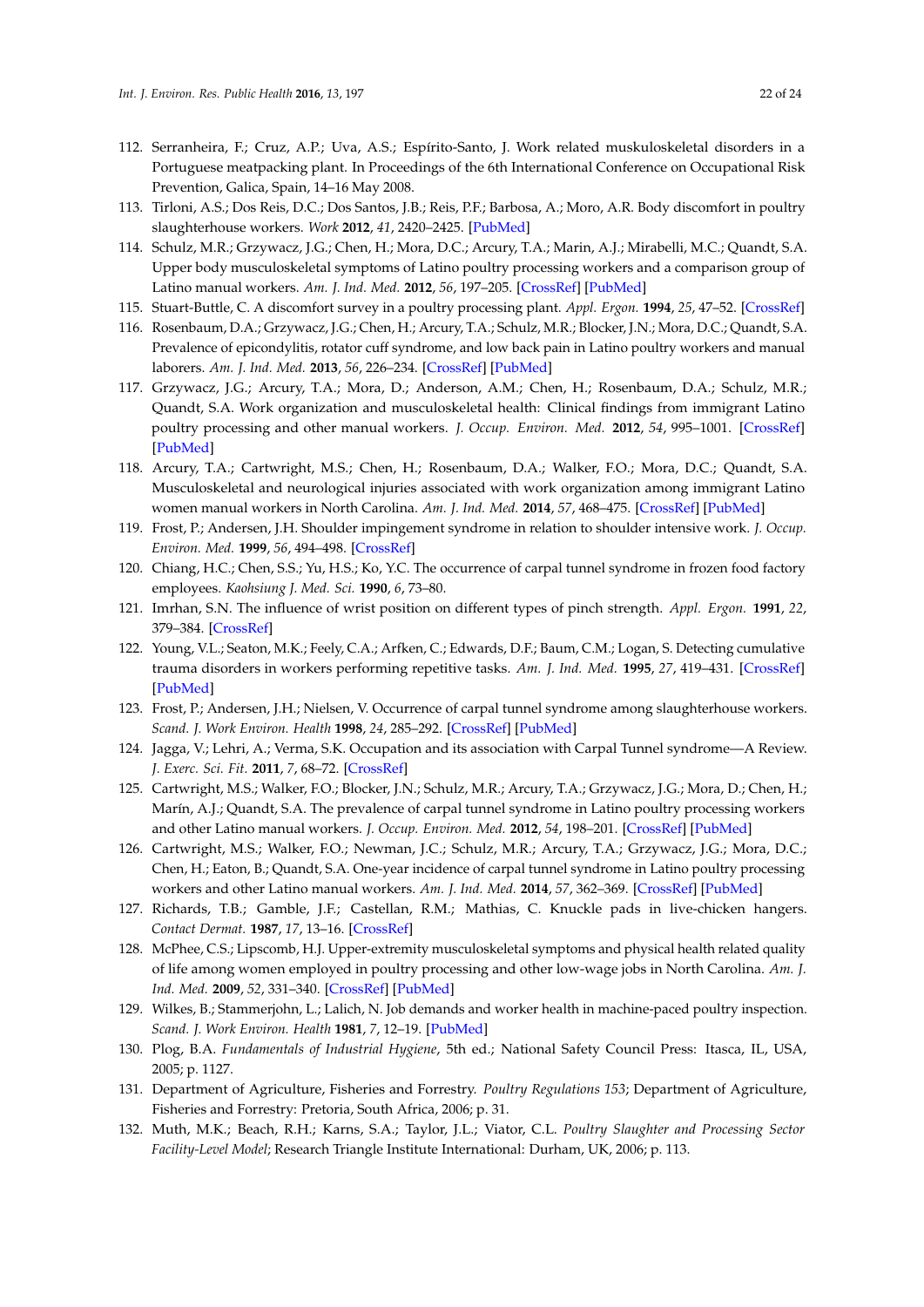- <span id="page-22-0"></span>133. Health & Safety Executive. Poultry Industry: Main Occupational Ill-Health Risks. Available online: http://www.hse.gov.uk/food/slaughter.htm (accessed on 16 March 2015).
- <span id="page-22-1"></span>134. Nunes, F.G. Good Working Conditions for Productive Plant Personnel. Available online: http:// www.worldpoultry.net/Broilers/Health/2012/3/WP010101W (accessed on 29 December 2014).
- <span id="page-22-3"></span>135. Occupational Safety & Health Administration. *Ergonomics in Action: A Guide to Good Practices in the Food-Processing Industry*; Occupational Safety & Health Administration: Washington, DC, USA, 2003.
- <span id="page-22-4"></span><span id="page-22-2"></span>136. Vezina, N.; Tierney, D.; Messing, K. When is light work heavy? *Appl. Ergon.* **1992**, *23*, 268–276. [\[CrossRef\]](http://dx.doi.org/10.1016/0003-6870(92)90155-O)
- 137. Health & Safety Executive. Human Factors: Fatigue. Available online: http://www.hse.gov.uk/ humanfactors/topics/fatigue.htm (accessed on 19 November 2014).
- <span id="page-22-5"></span>138. Reid, A.; Ewan, C.; Lowry, E. Pilgrimage of pain: The illness experiences of women with repetative strain injury and the search for credibility. *J. Soc. Sci. Med.* **1991**, *32*, 601–612. [\[CrossRef\]](http://dx.doi.org/10.1016/0277-9536(91)90295-N)
- <span id="page-22-6"></span>139. Szabo, R.L.; Radwin, R.G.; Henderson, C.J. The influence of knife sharpness on poultry processing operator exertions and the effectiveness of re-sharpening. In Proceedings of the Human Factors and Ergonomics Society Annual Meeting, Albuquerque, NM, USA, 5–9 October 1998; pp. 921–925.
- <span id="page-22-7"></span>140. Caple, D.C.; Thomas, D. Suitability of ergonomic methodologies used to assess meat boning technologies. In Proceedings of the 29th Annual Conference Ergonomics Society of Australia, Perth, Australia, 13 December 1993; pp. 105–107.
- <span id="page-22-8"></span>141. Poulty Workers. Available online: http://www.consumer.healthday.com/encyclopedia/work-and-health-41/occupational-health-news-507/poultry-workers-646575.html (accessed on 14 February 2015).
- <span id="page-22-9"></span>142. Bowe, M.; Bowe, J.; Streeter, S.C. *Americans Talk about Their Jobs at the Turn of the Millennium*, 1st ed.; Crown Publishing Group: New York, NY, USA, 2000; p. 588.
- <span id="page-22-10"></span>143. Joubert, H. *The Development of An Occupational Health Management Plan at Poultry Abattoirs in South Africa*; Interviewed by Harmse, J.L.: Standerton, South Africa, 2014.
- <span id="page-22-11"></span>144. Linder, M. Playing chicken with people: The occupational safety and health consequences of throughput uber alles. *Int. J. Health Serv.* **1995**, *25*, 634–669. [\[CrossRef\]](http://dx.doi.org/10.2190/H37U-6P6G-VT1F-B5JJ)
- <span id="page-22-12"></span>145. EHS Today. OSHA Cries Foul, Cites Poultry Producer for Musculoskeletal Hazards. Available online: http://www.ehstoday.com/safety/osha-musculoskeletal-hazards (accessed on 30 December 2014).
- <span id="page-22-13"></span>146. Jazani, R.K.; Mousavi, S. The impacts of ergonomic aspects on quality. *J. Saf. Sci. Technol.* **2014**, *4*, 15–21. [\[CrossRef\]](http://dx.doi.org/10.4236/ojsst.2014.41003)
- <span id="page-22-14"></span>147. Alli, B.O. *Fundamental Principles of Occupational Health and Safety*, 2nd ed.; International Labor Organization: Geneva, Switzerland, 2008; p. 221.
- <span id="page-22-15"></span>148. Health & Safety Executive. *Managing for Health and Safety*; HSG 65. Health & Safety Executive: London, UK, 2013; p. 62.
- <span id="page-22-16"></span>149. Occupational Hygiene Training Association. Basic Principles of Occupational Hygiene. Available online: http://www.ohlearning.com/training/training-materials/w201 (accessed on 22 August 2015).
- <span id="page-22-17"></span>150. Takala, J.; Hämäläinen, P.; Saarela, K.L.; Yun, L.Y.; Manickam, K.; Jin, T.W.; Heng, P.; Tjong, C.; Kheng, L.G.; Lim, S. Global estimates of the burden of injury and illness at work in 2012. *J. Occup. Environ. Hyg.* **2014**, *11*, 326–337. [\[CrossRef\]](http://dx.doi.org/10.1080/15459624.2013.863131) [\[PubMed\]](http://www.ncbi.nlm.nih.gov/pubmed/24219404)
- <span id="page-22-18"></span>151. Department of Labour. *Annual Report of the Compensation Fund for the Year Ended 31 March 2007*; Compensation Comissioner, Department of Labour: Pretoria, South Africa, 2007.
- <span id="page-22-19"></span>152. Worksafe British Columbia. Occupational Disease. Available online: http://www.worksafebc.com/contact \_us/research/research\_program/research\_priorities/abt\_50\_20\_10\_10.asp (accessed on 14 May 2015).
- <span id="page-22-20"></span>153. Health & Safety Excecutive. Hand-Arm Vibration and Noise. Available online: http://www.hse.gov.uk/ noise/workingwithus.htm (accessed on 17 May 2015).
- <span id="page-22-21"></span>154. United States: Centre for Disease Control and Prevention. Poultry Industry Workers Poultry Slaughter and Evisceration. Available online: http://www.cdc.gov/niosh/topics/poultry/slaughter.html (accessed on 25 August 2015).
- <span id="page-22-22"></span>155. Health & Safety Executive. Management of Risk When Planning Work: The Right Priorities. Available online: http://www.hse.gov.uk/lwit/assets/downloads/hierarchy-risk-controls.pdf (accessed on 22 October 2014).
- <span id="page-22-23"></span>156. Van Stolk, C.; Staetsky, L.; Hassan, E.; Kim, C.W. *Management of Occupational Safety and Health*; European Agency For Safety and Health at Work: Brussels, Belguim, 2012; p. 58.